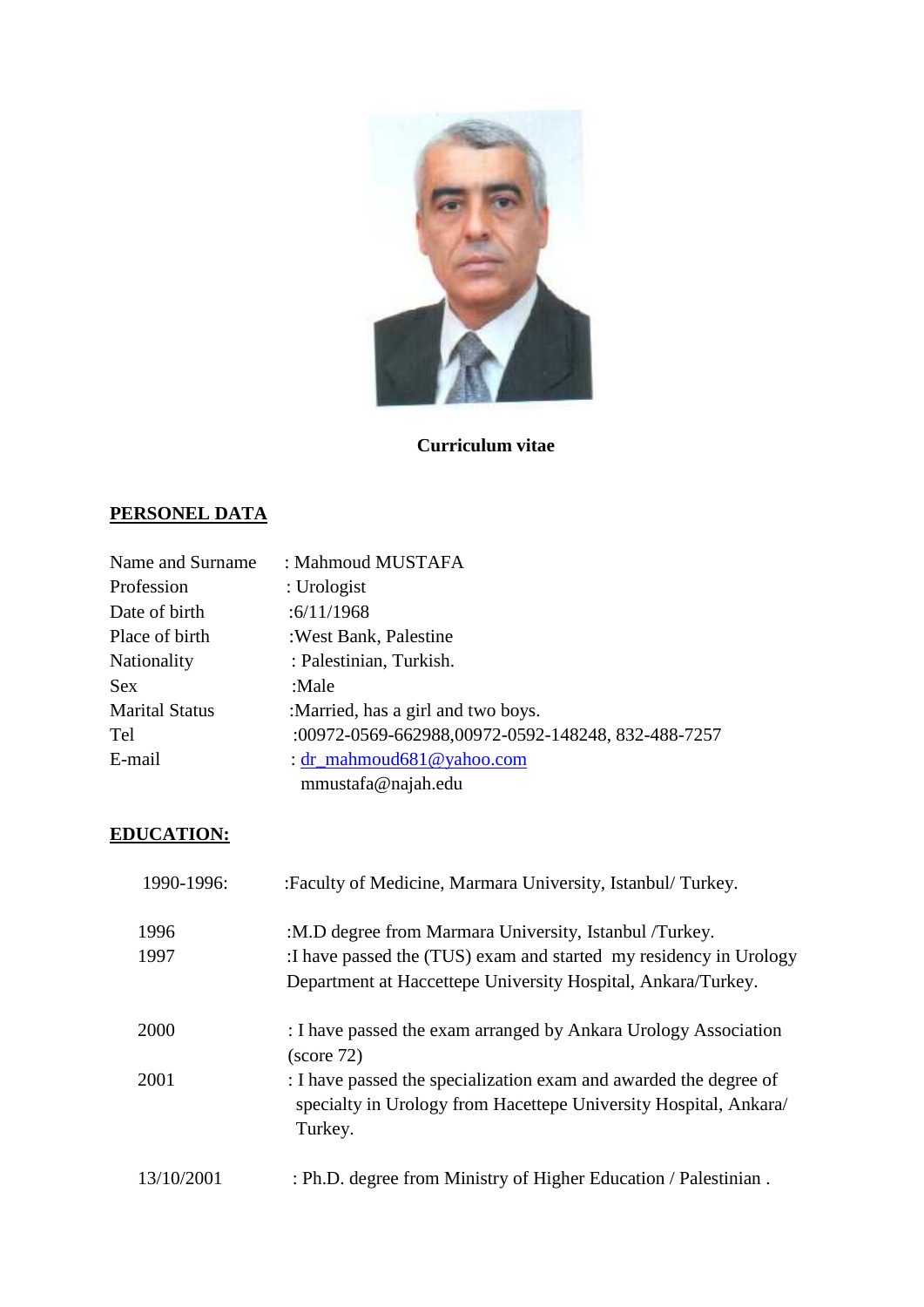| 18/1/-18/4/2002       | : Urooncology course in Ege University Urology Department,<br>zmir/Turkey.          |
|-----------------------|-------------------------------------------------------------------------------------|
| $1/6/2002 - 1/1/2005$ | : Camlica Hayat Hospital (Medicana Hospital)                                        |
|                       | Urology Department, Istanbul/Turkey, as full staff urologist.                       |
| 2/1/2005-30/6/2005    | : Fellowship training program affiliated by                                         |
|                       | Society International de Urologia (SIU), in Urology and                             |
|                       | Nephrology Center, Mansoura University, Mansoura/Egypt. The                         |
|                       | program was heavily concentrated on Urooncology and Renal<br>Transplantation.       |
| 14/10/2005            | : Osmaniye State hospital, Urology Department, Osmaniye / Turkey.                   |
| 7/4/2008 -3/7/2009    | : Izmir Ataturk Teaching Hospital, Department of 1 <sup>st</sup> Urology,           |
|                       | Izmir, Turkey.                                                                      |
| 3/7/209               | :Osmaniye State Hospital, Urology Department, Osmaniye Turkey.                      |
| 4/10/2009             | : Degree of Visiting Scientist at MD Anderson Cancer Center,                        |
|                       | University of Texas, Houston, USA.                                                  |
|                       | 1/11/2009-30/3/2010 : Izmir Ataturk Teaching Hospital, Urology                      |
|                       | Department, Izmir, Turkey                                                           |
|                       | 1/4/2010-25/12/2010 : Osmaniye State Hospital, Urology Department, Osmaniye Turkey. |
|                       | 2/1/2011-15/03/2011: Rafidia State Teaching Hospital, Urology, Department, Nablus,  |
|                       | West-Bank, Palestine.                                                               |
| 22/3/2011             | :MD Anderson Cancer Center, Department of Urology, University of                    |
|                       | Texas, Houston, Texas, USA (Visiting Scientist).                                    |
| 25/09/2011            | : Associate Professor, An-Najah National University, School of                      |
|                       | Medicine and Health Science, Urology Department, Nablus, West-                      |
|                       | Bank, Palestine.                                                                    |
| 16/5/2013:            | Degree of Associate Professor (Docent) in Urology from Turkish                      |
|                       | Higher Education,<br>Istanbul, Turkey.                                              |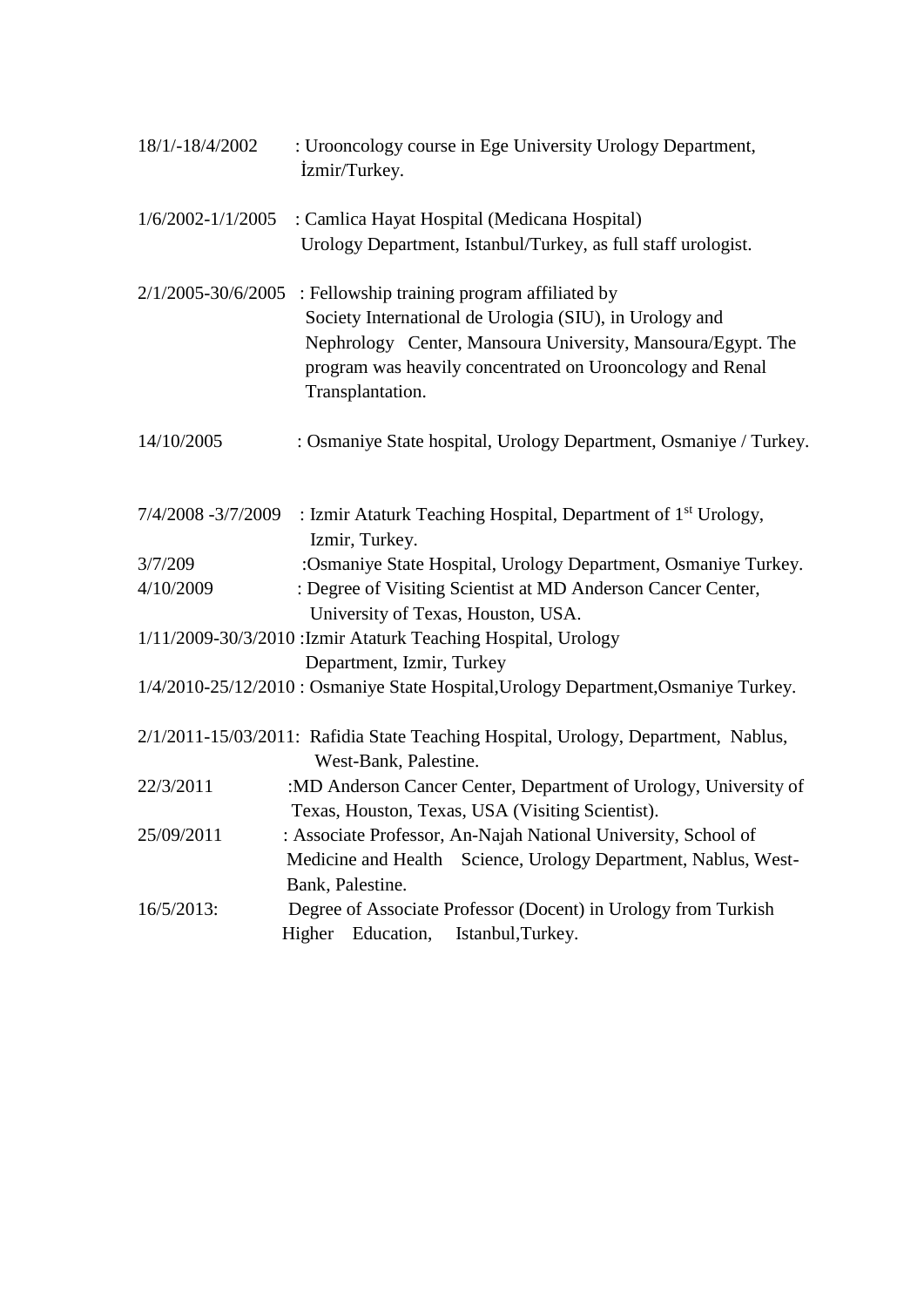# **Academic activities;**

1-Scientific Secretariat and member of the "3rd Turkish Urooncology Winter Symposium", 4- 8 February 2009, Kyrenia-North Cyprus.

2-Playing role in the organizing of " First Syrian-Turkish Congress of Urology and Lithotripsy, Alepo 2-4 June, 2007, Syria.(thank and appraisement from the organizing committee).

3- Seminar entitled; Urological malignancy, at Osmaniye Culture Center, Osmaniye Turkey, April 7, 2006.

4-Invited speaker in "The first International Congress on Controversis in Longevity, Health and Aging(Colongy),Barcelona, Spain,June,24-27,2010. Session 6, Prostate Cancer role of survey and aggressive treatment.

5-"Editorial Board Member of *World Journal of Nephrology. (20/2/2011).*

6-Lecture entitled "Female Urinary Stress Incontinence and Surgical Approaches; Our Novel Modifications" in Rafidia State Teaching Hospital, Nablus,West-Bank, Palestine (8/2/2011).

7-Editor for a book entitled "Surgical Techniques for the treatment of female urinary stress incontinence" Intech open access publisher"(www.intechweb.org), the process is going on.

7- Lecture entitled" Voiding Dysfunction and Enuresis in Children" was given Palestinian Red Crescent Society (PRCS) in Nablus, 21/12/2011.

8-11-Organizing the " The 1st Urooncology Meeting in Najah University" in conjunction with colleagues from Memorial Sloan Kattering Cancer Center (MSCC), New-York –USA. and I gave a lecture entitled "Management of Superficial bladder tumor; when to do Radical cystectomy? 21/3/2012.

9-Editorial Board Member of "International Journal for Science and Technology" ISS:1816- 2509 (2012)..

10- Since I has been elected Head of trustees for Palestinian Urological Association (March 2012), I have share in the organizing of three scientific meetings.

11-Organizing the 8th annual meeting of Palestinian Urological Society, Intercontinental Hotel, Jerico, Palestine,11-12-4-2013.

12- Establish Voiding dysfunction Unit in Palestine, this unit deal with all patients who has voiding problem especially children with neurogenic bladder, more than 100 patients have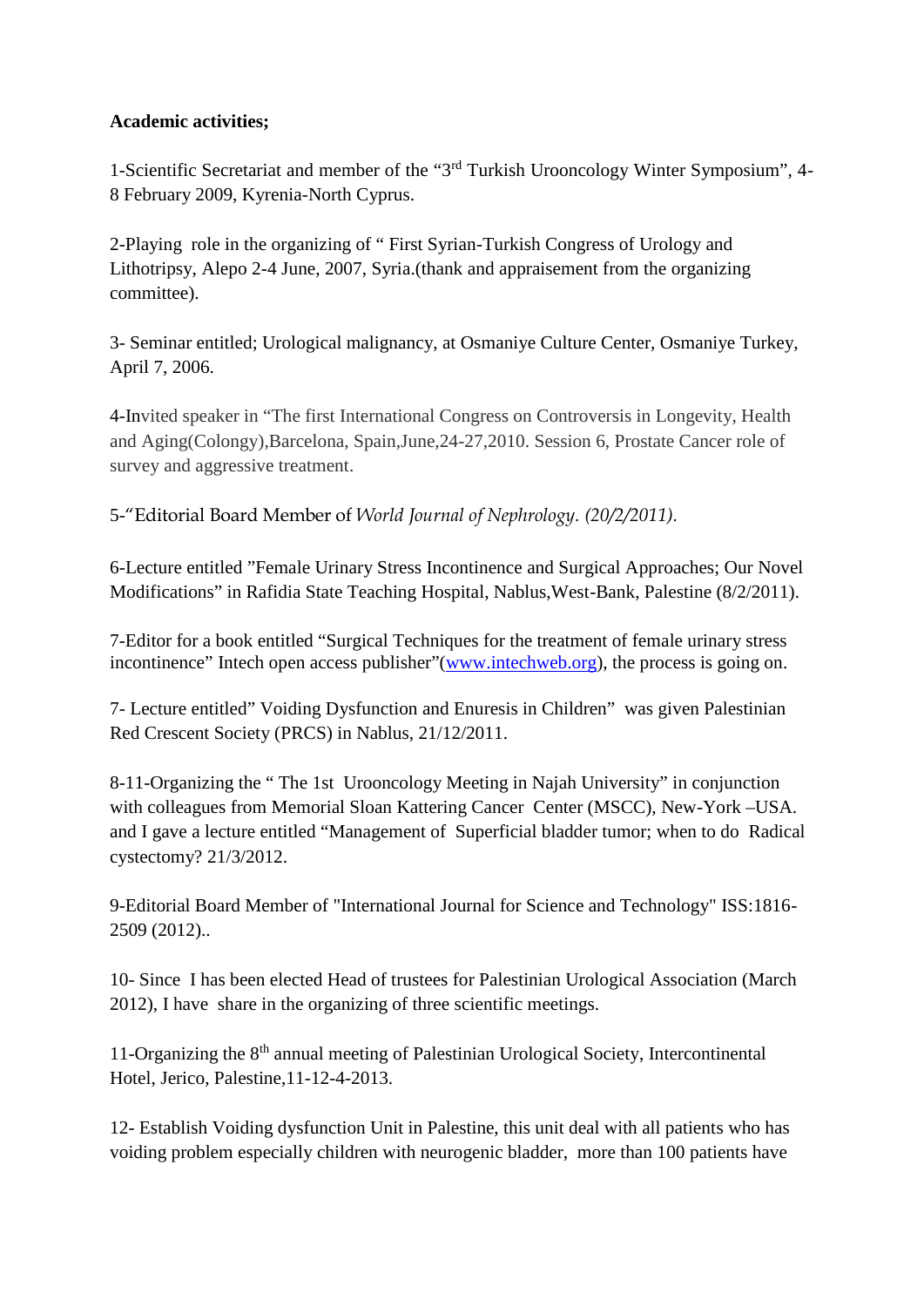been included and urodynamic evaluation has been done for all of them with regular follow up .

## **Reviewer in the following journals**;

1-Journal of Urology 2-Journal of Endourology 3-Current Urology Journal 4-The Journal of Obstetrics and Gynecology Research 5-SaudiMedical Journal 6-Saudi Journal of Kidney Disease and Transplantation 7-Eastern Journal of Medicine 8-Oman Medical Journal 9-International Journal for Science and Technology

#### **Supervisor of Doctorate/Master /MD thesis;**

1-Oguz, E., "Radikal prostatektomi sonrası onkolojik ve fonksiyonel sonuçlarımız" "The oncologic and functional outcomes after radical prostatectomy" Izmir Ataturk Teaching Hospital, Izmir, Turkey, 1<sup>st</sup> Urology Department, 2009. (Doctorate) 2-Ahmad Isleem "Laparoscopic versus open cholocystectomy in high risky patients" An- Najah National University, Faculty of Medicine and Health Science, 2011-2012. 3-Haythem Abu khadija, and Osama,"The relation between serum prostate specific antigens values and serum testosterone level in health men.( An-Najah National University, Faculty of Medicine and Health Science, 2012-2013.

4-Raya Bedar, Lana Daraghma." The prevalence and predisposing factors of urinary incontinence in female patients visiting gynecology out patients clinics. An-Najah National University, Faculty of Medicine and Health Science, 2012-2013.

5-Neurogenic Bladder and Uroynamics findings; is there a correlation going on.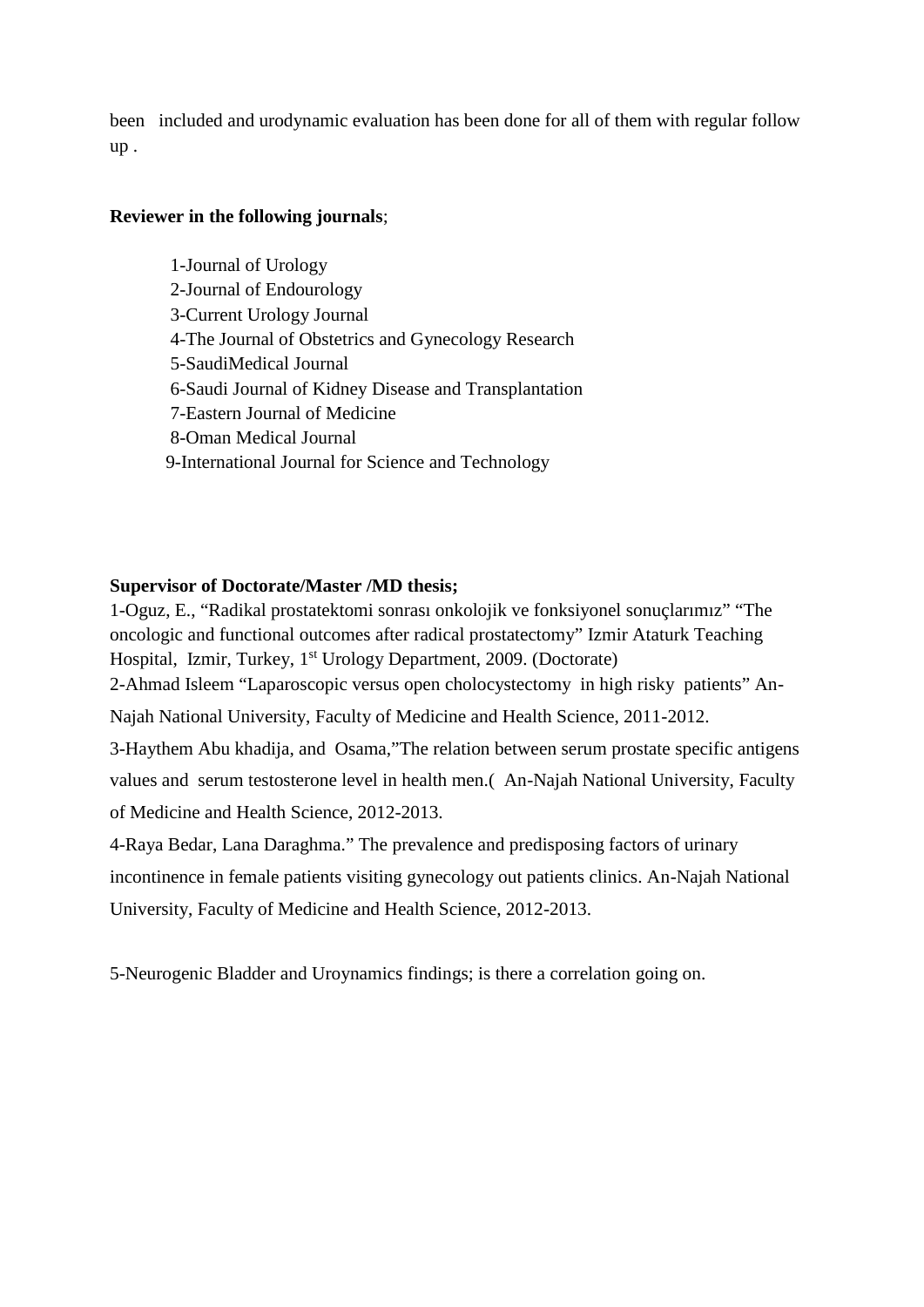## **Membership;**

1-Member of Turkish Urological Association

2-Correspondence member of American Urological Association (AUA)

3-Active member of European Association of Urology (EUA)

4-Active member of Societe Internationale de Urologia (SIU)

5-Active member of Arab Urological Association(AUA)

6-Active member of Palestinian Urological Society(PUS)

# **Publications:**

**(More than 100 Citations for the papers listed below)**

- **a- Papers in peer review journals;(science citation index±expanded SCI\*)**
- \*1-**Mahmoud Mustafa,** Steven J. Frank, Thomas Pugh, Louis L. Pisters. **Robotic radical prostatectomy for overdose radiation.** Under Review.
- **2-Mahmoud Mustafa**, John Davis, Louis Pisters. **When the prostate cancer remain undetectable; the dilemma.** Under review
- **\*3-Mahmoud Mustafa**, Scott Delacroix, John F. Ward, Curtis A. Pettaway, , and Louis Leon Pisters. **The feasibility and safety of repeat cryosurgical ablation of prostate.** Under review
- **4-Mahmoud Mustafa**."**BILATERAL SUPERNUMERARY KİDNEY IN CONJUNCTION WITH HORSESHOES ANOMAL; CASE REPORT AND REVIEW OF LITERATURE**.**"** Saudi J Kidney Dis Transpl. 2012 Nov;23(6):1243- 5.
- \* \*5-Mahmoud Mustafa, Louis L. Pisters. **SALVAGE THERAPEUT C OPT ONS** FOR RAD ORECCURRENT PROSTATE CANCER. Turkish Journal of Urology; 2011;37(4):350-356.
- \*6- Ay egül Sarı, Murate Ermete, Canan Sadullaho lu, Aylin Çalli, Ugur Balcı, **Mahmoud Mustafa. TUMOR TO TUMOR METASTAS S : LOBULAR** CARC NOMA OF THE BREAST METASTAT C TO RENAL CARC NOMA **AND LİPOLEİMYOMA: CASE REPORT.** Türkiye Klinikleri J Med Sci 2011;31(6):1602-1606.
- \*7--Bertozzi M, Yıldız A, Kamal B, **Mustafa M**, Prestipino M.Yigiter M, Al- Darawany H. Oral A. Nardi N. Appignani A. MULTICENTERIC EXPER ENCE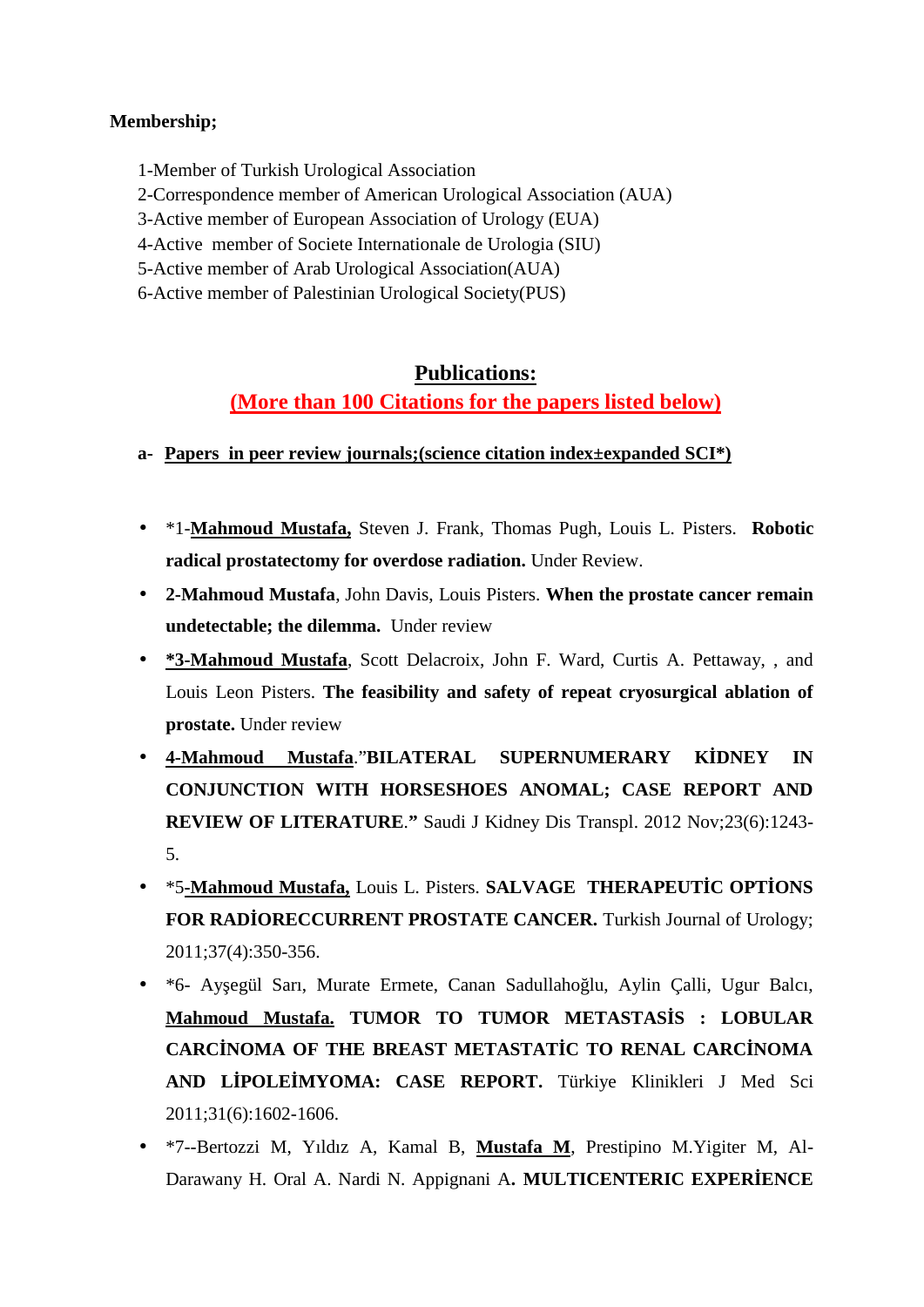**ON DOUBLE DARTOS FLAP PROTECTION IN TUBULARIZED INCISED PLATE URETHROPLASTY FOR DISTAL AND MEDIOPENILE HYPOSPADIAS.** Pediatr Surg Int. 2011 Dec;27(12):1331-6.

- \*8**-Mahmoud Mustafa. IS THE GARVİTY RELATED RAGIOGRAPHIC ANATOMIC FEATURES ENOUGH TO JUSTIFY THE FRAGMNETS RETENTION OR CLEARANCE AFTER ESWL.** Urol Res. 2012 Aug;40(4):339- 44.
- **9-Mahmoud Mustafa**. **HOW TO ACHIEVE LONG TREM SUCCESS AFTER ANTI-INCONTINENCE SURGERY; OUR NOVEL MODIFICATIONS.** Korean J Urol 2011;52:184-188.
- **10-Mahmoud Mustafa**, Metin Celik, Akif, Rahim Horuz, Kucukcan,. THE6RELATION SHIP BETWEEN PSA VALUE AND TESTOSTERONE LEVEL IN TWO DIFFERENT GEOGRAFIC REGIONS OF TURKEY. Turkish Journal of Urology 2011;37(1):9-13)
- **\*11-Mahmnoud Mustafa**, Kuddusi Pancaroglu. "URINE CYTOLOGY TO EVALUATE URINARY UROTHELIAL DAMAGE OF SHOCK-WAVE LITHOTRIPSY. Urol Res. 2011; 39(3):223-7.
- 12-Mahmoud Mustafa, Sacit Nürigörgel, Ertu rul efik, Cengiz Girgin, Çetin Dinçel. THE IMPACT OF GRAVITY RELATED FACTORS ON THE CLEARNCE OF STONES AFTER ESWL THERAPY. Turkish Journal of Urology 2010;36(3):286-291.
- **13-Mahmoud Mustafa**."BILATERAL SUPERNUMERARY KİDNEY IN CONJUNCTION WITH HORSESHOES ANOMAL; CASE REPORT AND REVIEW OF LITERATURE.**"** Saudi J Kidney Dis Transpl. 2012 Nov;23(6):1243-5.
- **14-Mahmoud Mustafa,** Tamer S Barakat, Bedier Ali-El-Dein. MANAGEMENT OF T1G3 BLADDER TRANSITIONAL CELL CARCINOMA. Turkish Journal of Urology 2010;36(2):119-124.(Review Article)
- **15-Mahmoud Mustafa,** Bedeir Ali-El-Dein, Tarek Mohsen EL-Housseiny I**.** Ibrahiem. THE ETHNIK AND GEOGRAFIC VARIATION IN THE DIAGNOSTIC VALUES OF PROSTATE SPECIFIC ANTIGENS AND ITS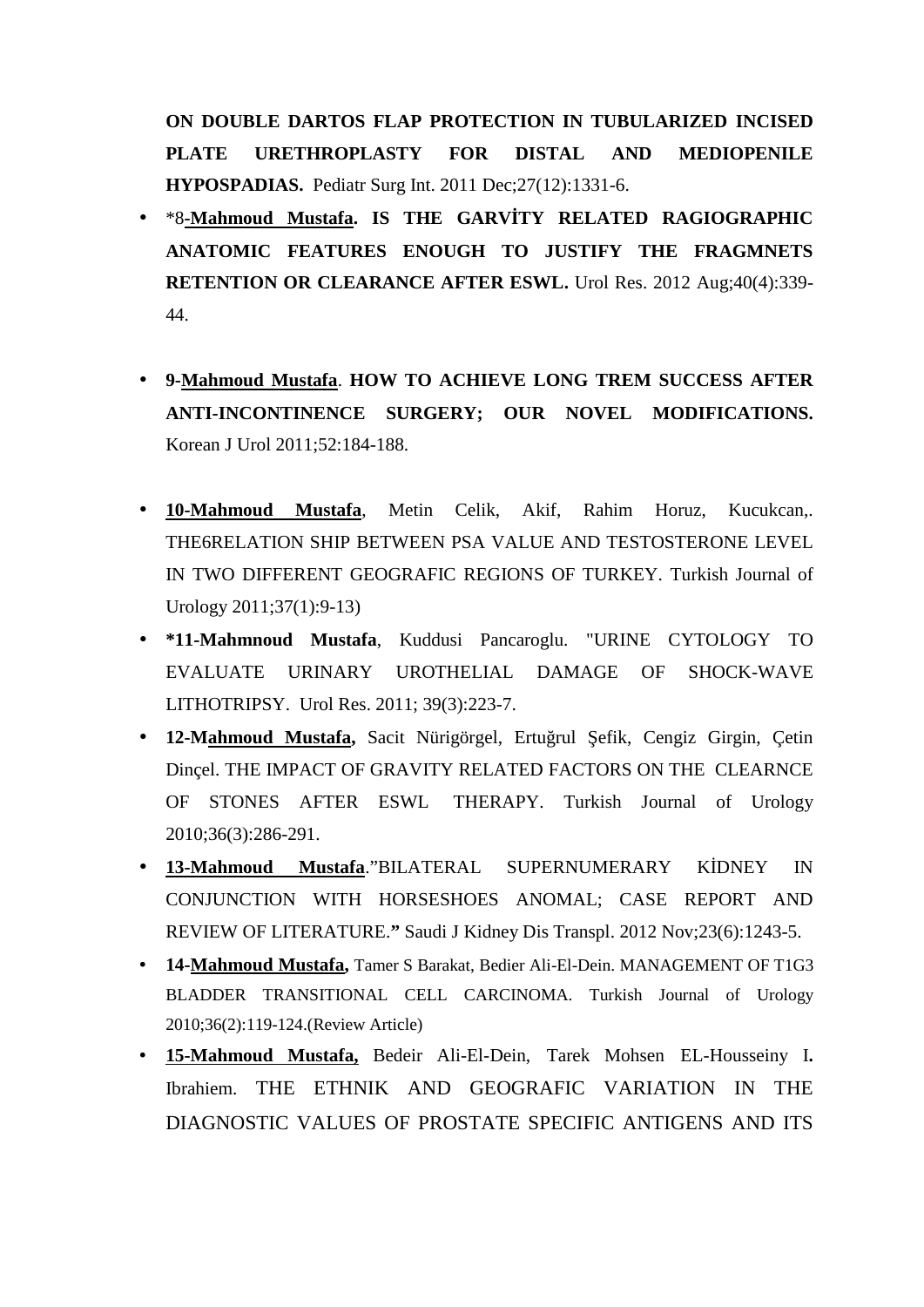DERIVATIVES IN DETECTING PROSTATE CANCER**.** New Journal of Urology 5 (1): 27-30 5,2009.

- **16**-Sacit Nurigörgel, **Mahmoud Mustafa**, Cengiz Girgin, Çetin Dinçel. RESTAGING TRANSURETHRAL RESECTION FOR SUPERFICIAL BLADDER TUMOR.MAY IT CHANGES THE TREATMENT OPTIONS? New Journal Of Urology 5 (2): 57- 61,2009.
- 17-Musa Saracoglu, Alev Uslu ,Aydın Aydinli. EFFECT OF AJACULATION ON PROSATTE SPECICIF ANTIGEN IN PATIENTS WITH CHRONIC PROSTATITIS**.** New Journal of Urology 5 (2): 77-82,2009. (Acknowledgment; we thank Dr. **Mahmoud Mustafa** for his help in preparing this paper).
- **\*18-Mahmoud Mustafa,** Bassem S Wadie. NOVEL TECHNIQUE FOR THE TREATMNET OF STRESS URINARY INCONTINENCE; THE EARLY EXPERIENSE. Saudi Med J., 2009; 30(2):234-237( Highlight of this issue)
- **19-Mahmoud Mustafa**, Ugur Balci, Sacit Nuri Gorgel, Oguz Ergin, Cengiz Girgin, Cetin Dincel. OUTCOMES AFTER RADICAL CYSTECTOMY WITH LIMITED OR EXTENDED PELVIC LYMPHNODE DISECTION. New Journal of Urology 2008;4(3):139-142.
- **\*20-Mahmoud Mustafa**. EROSION OF INTRAUTERINE DEVICE THROUGH THE BLADDER WALL CAUSING CALCULUS; MANAGEMENT AND REVIEW OF LITERARURE. Urol Int., 2009;82(3):370-372.
- 21-Ugur Balci, **Mahmoud Mustafa**, Mahir Kartalmis, Serkan Yeni Gurbuz, Cengiz Girgin, Cetin Dincel. THE TREATMNET OF URETER STONE WITH EXTRACORPORAL SHOK WAVE LITHOTRIPSY; OUR RESULTS. New Journal of Urology 2008;4(3):133-137.
- **22-Mahmoud Mustafa***.* BALLOON DILATATION OF URETERAL ORIFICE BEFORE URETERORENOSCOPY: THE QUESTION IS STILL OPEN STENTING? New Journal of Urology 2008;4(3):143-146
- **\*23-Mahmoud Mustafa**, Bassem S Wadie. INSITU ANTERIOR VAGINAL WALL FOR THE TREATMENT OF STRESS URINARY INCONTINENSE; EXPANDED INDICATION AND FURTHER EXPERIENSE. Urol J., 2009; 6(1):35-39.
- **24-Mahmoud Mustafa**. STENTING DURING EXTRACORPORAL SHOK WAVE LİTHOTRIPSY; MAY INHANCE THE PASSAGE OF THE FRAGMENTS? J Pak Med Assoc, 2009; 59(3):141-143.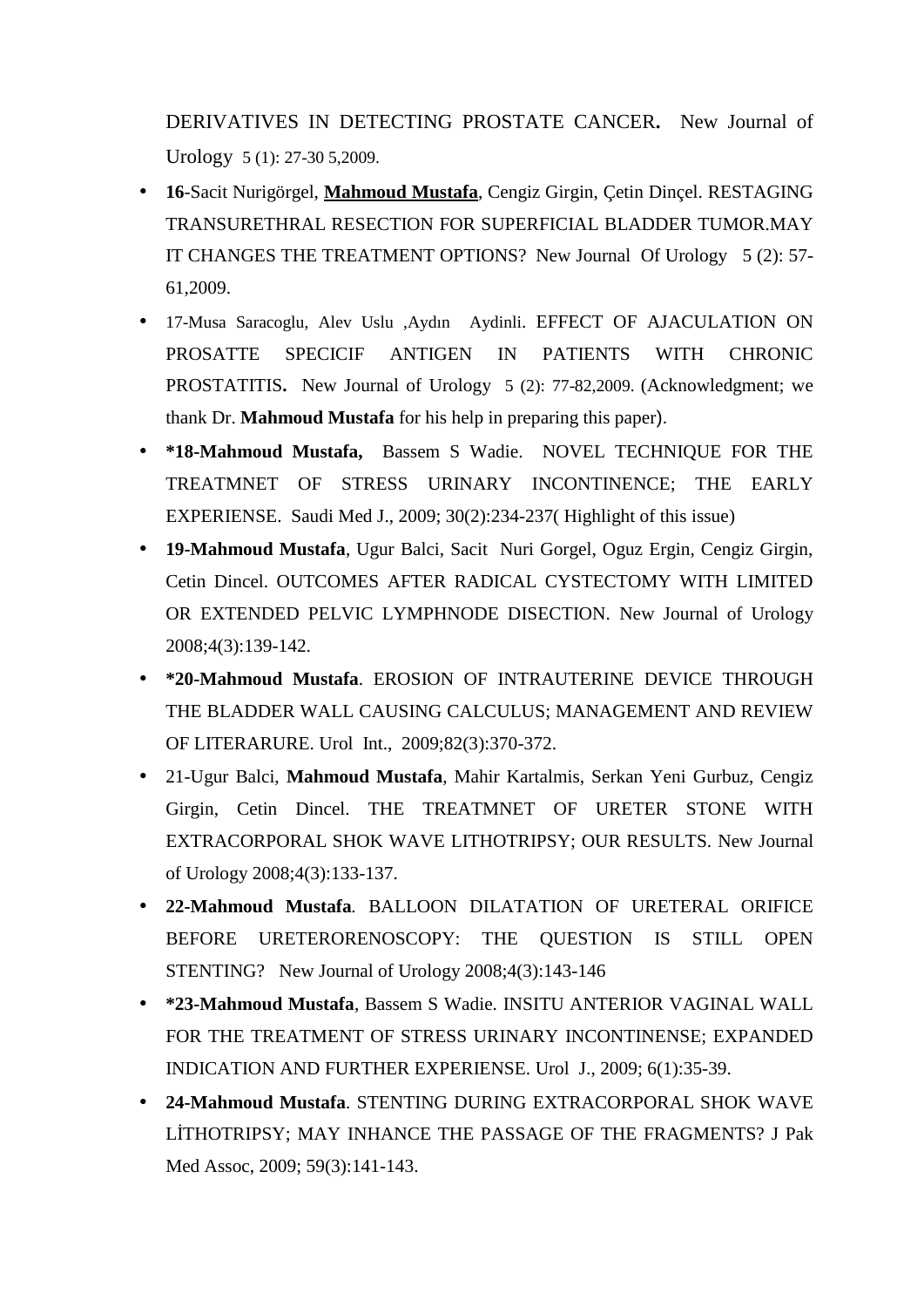- **25-Mahmoud Mustafa,** Bedeir Ali-El-Dein, Tarek Mohsen EL-Housseiny I**.** Ibrahiem. DO THE PROSTATIC CALCULI CAUSE HIGH LEVEL OF PROSTATE SPECIFIC ANTIGEN? New Journal of Urology 2008;4(2):73-76.
- **26-Mahmoud Mustafa,** Bedeir Ali-El-Dein, Tarek Mohsen EL-Housseiny I**.** Ibrahiem. PROSTATE CANCER AND PROSTATIC CALCULI? IS THERE AN ASSOCIATION? New Journal of Urology 2008;4(2):77-81.
- **\*27-Mahmoud Mustafa**, Bassem S Wadie, Hassan Aboul-Enein. STANDAR SNODGRASS TECHNIQUE IN CONJUCTION WITH DOUBLE LAYERS COVERING OF NEOURETHRA BY DORSAL DARTOS FLAP REPRESENT THE FIRST CHOICE OF THERAPY FOR PRIMARY HYPOSPADIAS. Int Urol Nephrol. 2008;40(3):573-6.
- **\*28-Mahmoud Mustafa**. Bassem S Wadie, Hassan Aboul-Enein. DORSAL DARTOS IN SNODGRASS HYPOSPADIAS REPAIR; HOW TO USE IT? Urol Int. 2008;81(2):215-7.
- **\*29-Mahmoud Mustafa**, Bassem S Wadie; BLADDER EROSION OF TENSION- FREE BLADDER VAGINAL TAPE; MANAGEMENT AND REVIEW OF LITERATURE. Int Urol Nephrol. 2007; 39(2): 453-5.
- **\*30-Mahmoud Mustafa**, Bedeir Ali-Eldein, Tarek Mohsen, El-Houseiny I; THE USE OF LOCAL ANESTHETIC GEL DURING RETROGRADE URETROGRAPHY: DOES IT CAUSE A FALSE NEGATIVE RESULT*?* Int Urol Nephrol, 2007; 39(2):513-6.
- **\*31-Mahmoud Mustafa**; THE ROLE OF STENTING IN RELIVING LOIN PAIN FOLLOWING URETEROSCOPIC STONE THERAPY IN PERSIST RENAL COLIC WITH HYDRONEPHROSIS*.* Int Urol Nephrol,2007;39(1):91-4.
- **\*32-Mahmoud Mustafa**; CAPILLARY HAEMANGIOMA OF VERUMONTANUM, CASE REPORT AND REVIEW OF LITERATURE. Int Urol Nephrol, 2006;38(3-4):493-4*.*
- **33-Mahmoud Mustafa**, Bedier Ali-Eldien; EFFECT OF HEMODIALYSIS ON TOTAL, FREE AND PERCENT-FREE PROSTATE-SPECIFIC ANTIGENS. African Journal of Urology, 2006,12(2);75-78.
- **\*34-Mahmoud Mustafa**, Bessem S Wadie; PLACARD-SHAPED INSITU VAGINAL WALL SLING FOR THE TREATMENT OF STRESS URINARY INCONTINENCE. Int J Urol. 2006, 13; 132-134.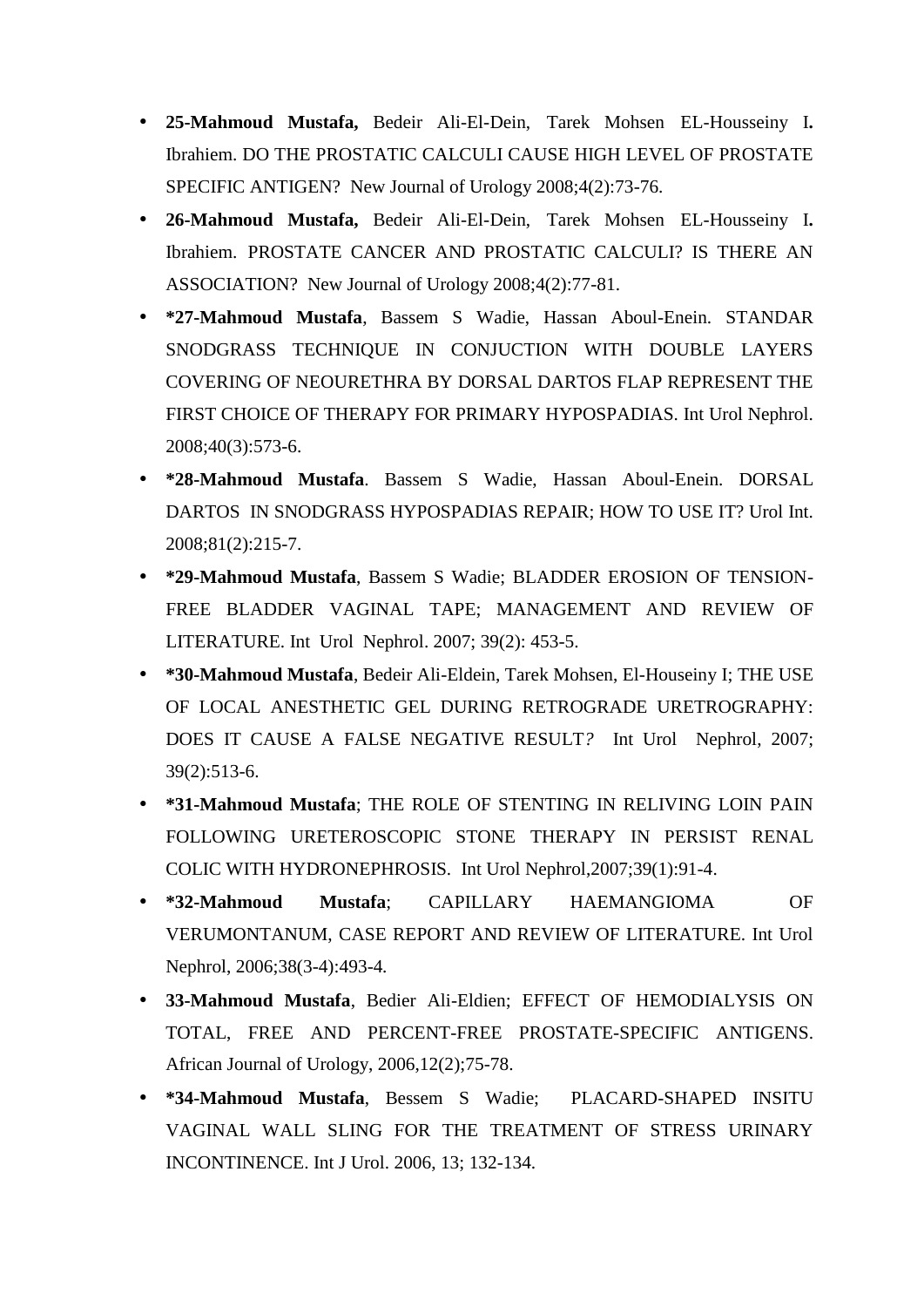- **35-Mahmoud Mustafa**, Ebru Elkan; ABERRANT VESSELS IN IPSILATERAL MALROTATED KIDNEY ASSOCIATED WITH CONTARLATERAL CROSS ECTOPIA WITHOUT FUSSION. Int Urol Nephrol, 2005; 37:39-41
- **36-Mahmoud Mustafa**; THE CONCEPT OF TUBULARIZED INCISED PLATE HYPOSPADIAS REPAIR FOR DIFFERENT TYPES OF HYPOSPADIAS. Int Urol Nephrol, 2005, 37:89-91.
- 37-Musa Saracoglu, Aydin Aydinli, **Mahmoud Mustafa**; CHRONIC PROSTATITIS SYMPTOM INDEX EVALUATION BEFORE AND FOLLOWING TREATMENT IN PATIENTS WITH SYMPTOMATIC CHRONIC PROSTATITIS. Turkish Urology Bulletin (2002), 13, 107-110.
- 38**-Mahmoud Mustafa,** Rahim Horuz**,** Metin Celik, Akif kucukcan **Should. prostate specific antigen be adjusted for testosterone serum level?** Accepted in Korean Journal OF Urology (June-2012).
- 39-**Mahmoud Mustafa**. **The preliminary results of novel modification on tension free vaginal tape (TVT).** Is going on (video presentation of sex cases presented in 21th Turkish National Meeting,30 October,3 November,2010 )
- **\*40. Mahmoud Mustafa,** Curtis A. Pettaway, John W. Davis, and Louis Leon Pisters**. Robotic or open Radical prostatectomy in men with previous transurethral resection of prostate.** Will be submitted
- **41- Mahmoud Mustafa**, Curtis A. Pettaway, John W. Davis, and Louis Leon Pisters. **Robotic or Open Radical Prostatectomy after Previous Open Surgery in the Pelvic region.** Will be submitted
- **42- Mahmoud Mustafa, Curtis** A. Pettaway, John F. Ward, John W. Davis, and Louis Leon Pisters**. Robotic vs. Open Salvage Radical Prostatectomy for Localized Radio-recurrent Prostate Cancer.** Will be submitted
- 43-**Mahmoud Mustafa**, Curtis A Pettaway, John F. Ward, John W. Davis, AND Louis Pisters. **Saturation biopsy in treated and untreated patients**. Will be submitted
- 44-Does the volume of the cancer in the post radiation biopsies predict final pathology in Salvage Radical prostatectomy (SRP)? going on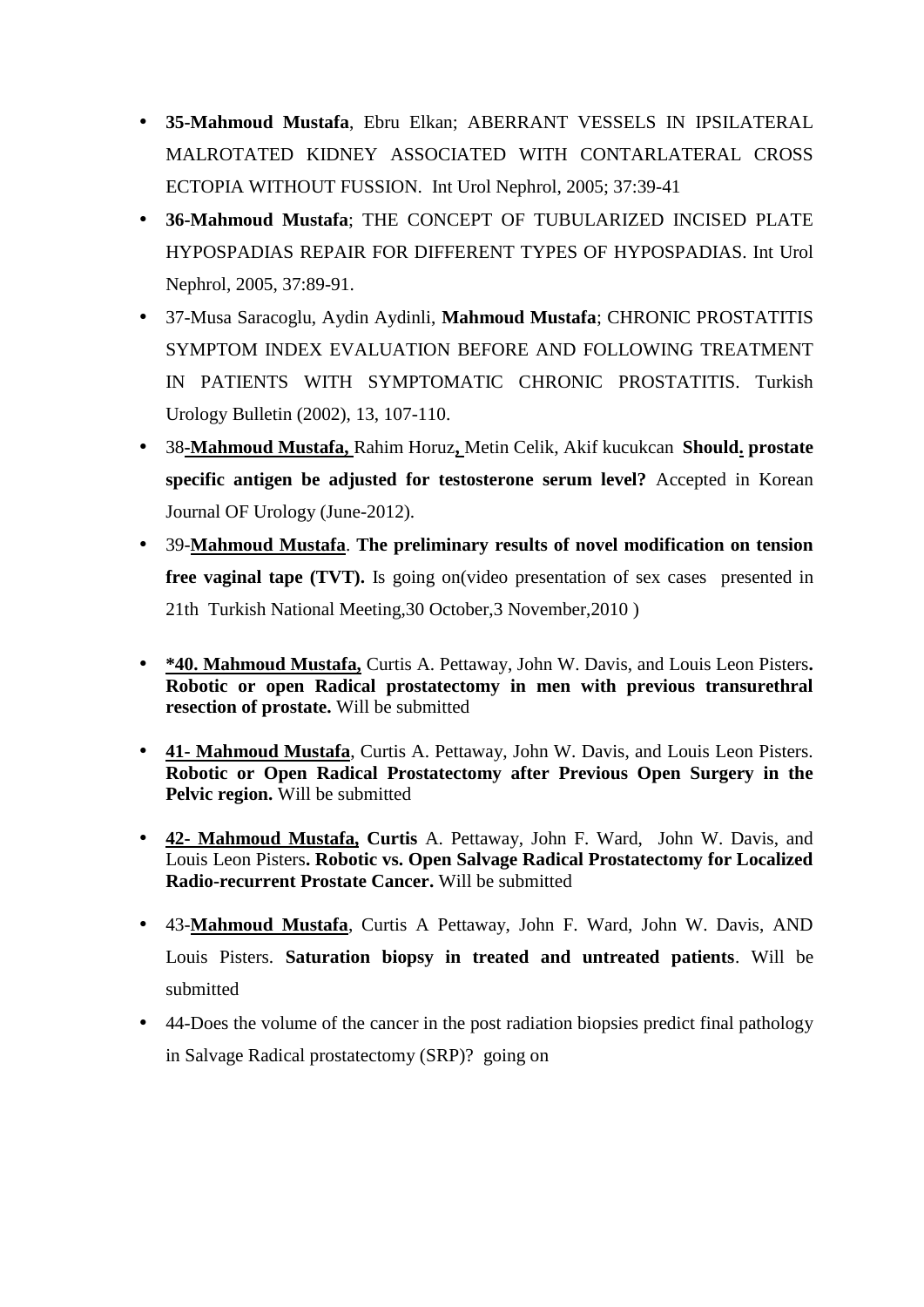## **Chapters and Books;**

.

 **Mahmoud Mustafa,** Dina Abugaber, Sacit NuriGorgel, Ertugrul Sefik, Wael Sadaqeh. Ozan Horsanalı. **Uerethroplasty, Wide range of therapeutic indications and surgical technique.**

## **B- Papers accepted in national and international meetings;**

- 1. Matthew F Wszolek, **Mahmoud Othman Mustafa**, Patrick A Kenney, Curtis A Pettaway, John W Davis, Louis L. Pisters. Radical Prostatectomy Outcomes after Pelvic and Colorectal Surgery. 22 Turkish International Urology Meeting, Oral Presentation, S 065, May ,3-5, 2012,Girna, North- Cyprus.
- 2. **Mahmoud Othman Mustafa**, Patrick Kenney, Matthew Wszolek, Curtis A Pettaway, John W. Davis, Louis L. Pisters. Robotic or open radical prostatectomy in men with previous transurethral resection of prostate. 22 Turkish International Urology Meeting, Oral Presentation, S 065, May ,3-5, 2012,Girna,North Cyprus.
- 3. Patrick, Kenney, **Mahmoud Othman Mustafa**, Matthew Wszolek, Curtis Pettaway, John Ward, John Davis, Louis L Pister. Robotic vs. open salvage radical prostatectomy for recurrent prostate cancer following radiation therapy. 22 Turkish International Urology Meeting, Oral Presentation, S 065, May ,3-5, 2012,Girna, North Cyprus.
- **4-Mahmoud Mustafa,** Curtis A. Pettaway, John F. Ward, John W. Davis, and Louis Leon Pisters. **Robotic vs. Open Salvage Radical Prostatectomy for Localized Radio-recurrent Prostate Cancer**. 9 Arab Urological International Meeting. Amman, Jordan, 22-24 November,2011.
- **5-Mahmoud Mustafa,** Rahim Horuz. **The preliminary results of novel modification on tension free vaginal tape (TVT).** 9<sup>th</sup> Arab Urological International Meeting. Amman, Jordan, 22-24 November, 2011. **(Video Presentation).**
- **6-Mahmoud Mustafa,** Curtis A. Pettaway, John W. Davis, and Louis Leon Pisters.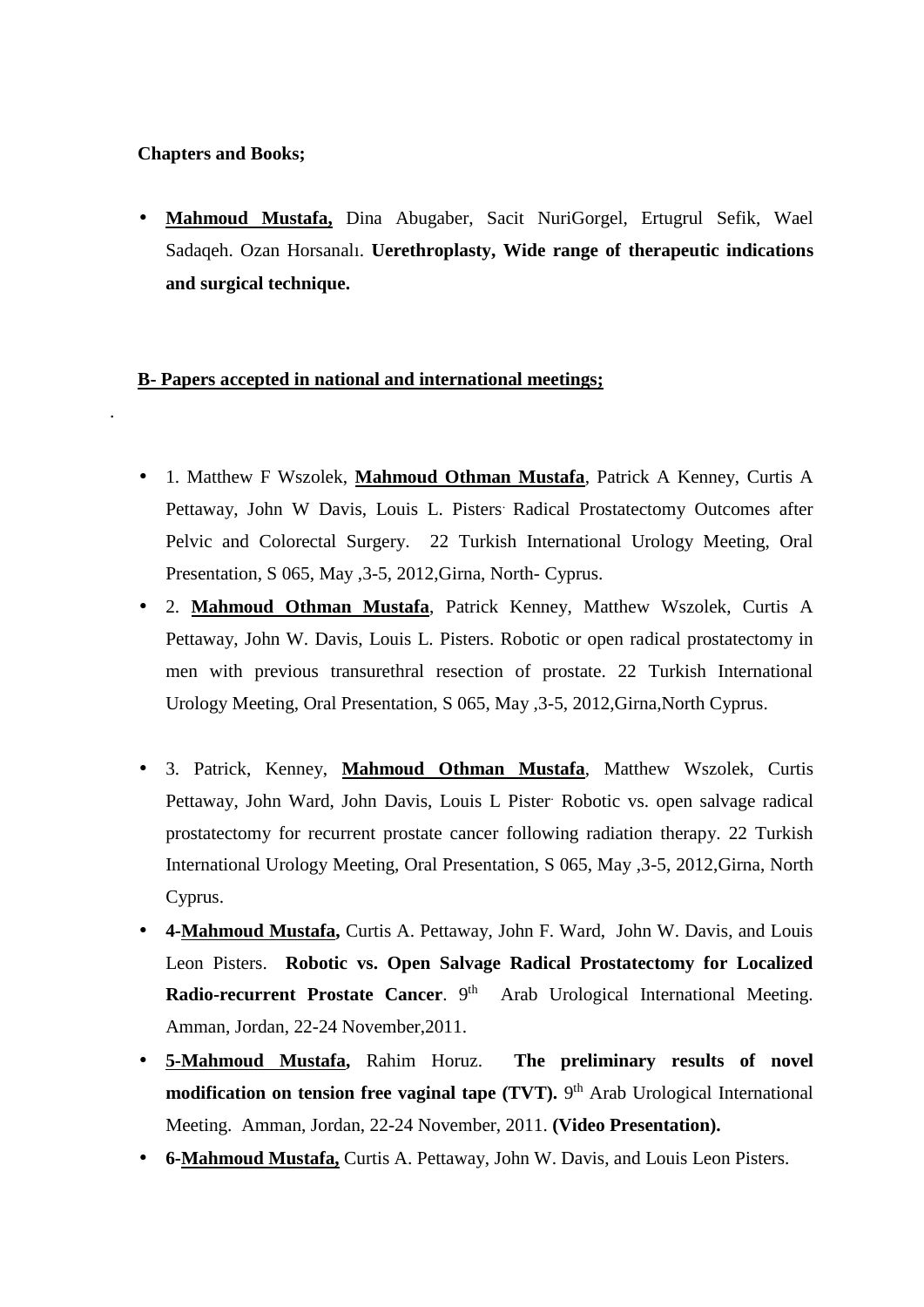**Robotic or open Radical prostatectomy in men with previous transurethral resection of prostate**. 9<sup>th</sup> Arab Urological International Meeting. Amman, Jordan, 22-24 November,2011

- $\bullet$  7-Mahmoud Mustafa. IS THE GARVIY RELATED RADIOGRAPHIC ANATOMIC FEATURES ENOUGH TO JUSTIFY THE FRAGMENTS RETENTION OR CLEARNCE AFTER ESWL. AUA annual meeting, Abstract 1940, Washington DC,USA, 23-35 May, 2011.
- 8- **M. Mustafa**, R. Horuz,M. Celik, A.Kucukkan. The relationship between serum PSA values and serum testosterone level in healthy men. 4<sup>th</sup> Uroncology Winter Symposium, Abstract book, page 32, P 7, Antakya, Turkey, January -2011.
- 9- **M. Mustafa,** R.Horuz, O. Horsanali, M. Celik, A. Kucukkan. The relationship between serum testosterone level and PSA values in two different regions of Turkey. 4 th Uroncology Winter Symposium, Abstract book, page 33, P 8, Antakya, Turkey, January -2011.
- **10-Mahmoud Mustafa,** Rahim Horuz. THE PRELIMINARY RESULTS OF NOVEL MODIFICATION ON TENSION-FREE VAGINAL TAPE(TVT) ? 21th National Turkish Urology Congress,Istanbul,Turkey,30 October-3 November,2010**.(Video Presentation)**
- **11-Mahmoud Mustafa,** Rahim Horuz. NOVELSURGICAL TECHNIQUE IN THE TREATMNET OF FEMAL URINAR INCONTINENCE TO ACHIEVE LONG TERM SUCCESS? 21th National Turkish Urology Congress,Istanbul,Turkey,30 October-3 November,2010**.(Oral presentation)**
- **12-Mahmoud Mustafa,** Kuddusin Pancaroglu,Rahim Horuz. PROSPECTIVE EVALUATION OF URETER UROTHELIAL DAMAGE OF SHOCK-WAVE LITHOTRIPSY. 21th National Turkish Urology Congress,Istanbul,Turkey,30 October-3 November,2010**.(Oral presentation)**
- **13-Mahmoud Mustafa,** Ozan Horsanli, Metin Celik, Rahim Horuz, Akif Kucukcan**.** THE RELATION BETWEEN PSA VALUE AND TESTOSTERONE LEVEL INNTWO DIFFERENT REGIONS OF TURKEY. 21th National Turkish Urology Congress,Istanbul,Turkey,30 October-3 November,2010**.(poster presentation)**
- **14-Mahmoud Mustafa**,Rhim Horuz ,Metin Celik,Akif Kucuk Can. IS THERE AN ASSOCIATION BETWEEN SERUM PROSATTE SPECEFIC ANTIGEN VALUES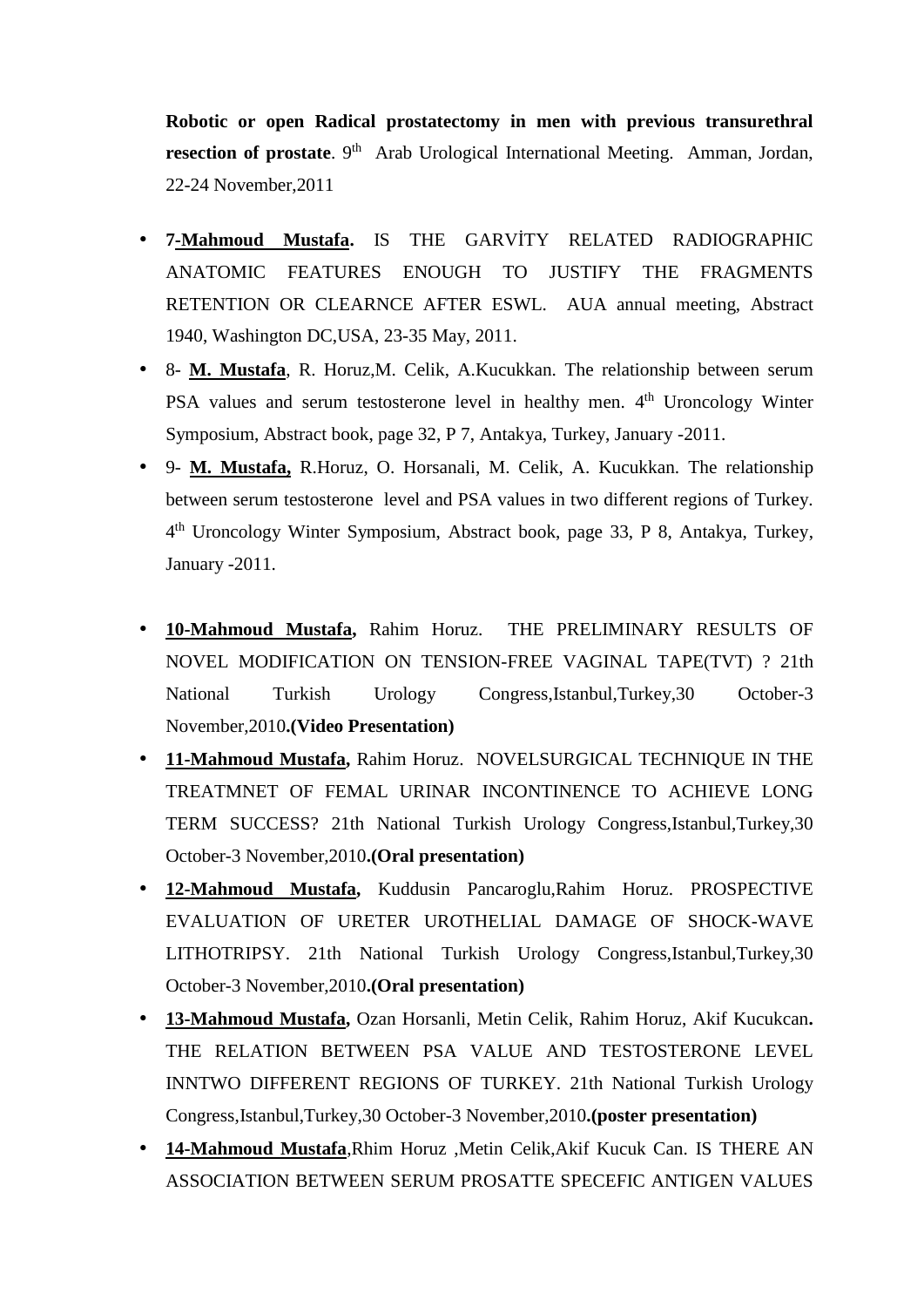AND SERUM TESTOSTERONE LEVEL IN HEALTHY MEN? 21th National Turkish Urology Congress,Istanbul,Turkey,30 October-3 November,2010**.(oral presentation)**

- **15-Mahmoud Mustafa,** Bassem S Wadie, Rahim Horuz. HOW TO ACHEIVE LONG TERM SUCCESS AFTER ANTI-INCONTINENCE SURGERY; NOVEL MODIFICATRION ON VAGINAL SLING. Accepted in the EAU 6<sup>th</sup> South Eastern European Meeting,Istanbul,Turkey,1-2 October,2010.
- **16-Mahmnoud Mustafa**, Kuddusi Pancaroglu, Rahim Horuz. URINE CYTOLOGY TO EVALUATE ACUT UROTHLIAL LAYER DAMAGE AFTER SHOCK WAVES LITHOTRIPSY. Accepted in the EAU 6<sup>th</sup> South Eastern European Meeting,Istanbul,Turkey,1-2 October,2010.
- 17--Mahmoud Mustafa. RADIOGRAPH C ANATOM C FEATURES TO PREDECT STONE CLEREANCE AFTER EXTRACORPOREAL SHOCK WAVES L THOTR PSY;FACT OR F CT ON Accepted in the EUA 6<sup>th</sup> South Eastern Urology Meeting, Istanbul,Turkey,1-2 October, 2010.
- 18-Mahmoud Mustafa, Metin Celik, Akif Kucukkan, Rahim Horuz. MAY THE H GH SERUMLEVEL OF TESTOSTERONE MANDATE THE ADJUSTMENT OF PSA VALUES N HEALTHY MEN? Accepted in the EAU 6<sup>th</sup> South Eastern European Meeting, Istanbul,Turkey,1-2 October, 2010.
- 19-Kaan Bal, Uğur Balcı, **Mahmoud Mustafa**, Sacit Nurigörgel,Cengiz Girgin, Çetin Dinçel. TEMPORARY PLACEMENT OF URETERAL CATHETER AFTER URETERORENOSCOPIC STONE THERAPY: PROSPECTIVE RANDOMIZE STUDY TO EVALAUTE POTOPERATIVE PAIN. Istanbul Urolitiyasiz Günleri, oral presentation, Congress abstract book, Istanbul. 11-12 December,2009..
- **20-** Mahmoud Mustafa, Sacit Nürigörgel, U ur Balcı, Ertu rul efik, Cengiz Girgin, Çetin Dinçel. THE IMPACT OF GRAVITY RELATED FACTORS ON THE CLEARNCE OF STONES AFTER ESWL THERAPY**.** Istanbul Urolitiyasiz Günleri, oral presentation, Congress abstract book, stanbul. 11-12 December, 2009.
- **21-Mahmoud Mustafa,** Uğur Balcı, Sacit Görgel, Cengiz Girgin, Çetin Dinçel. THE VALIDITY OF THE STANDARD APPROACH FOR UPPER TRACT TUMORS;RETROSPECTIVE REVIEW OF TWENTY PATIENTS. Accepted as poster presentation in 20<sup>th</sup> Turkish National Urology Congress.1-6 November, Antalya/Turkey, 2008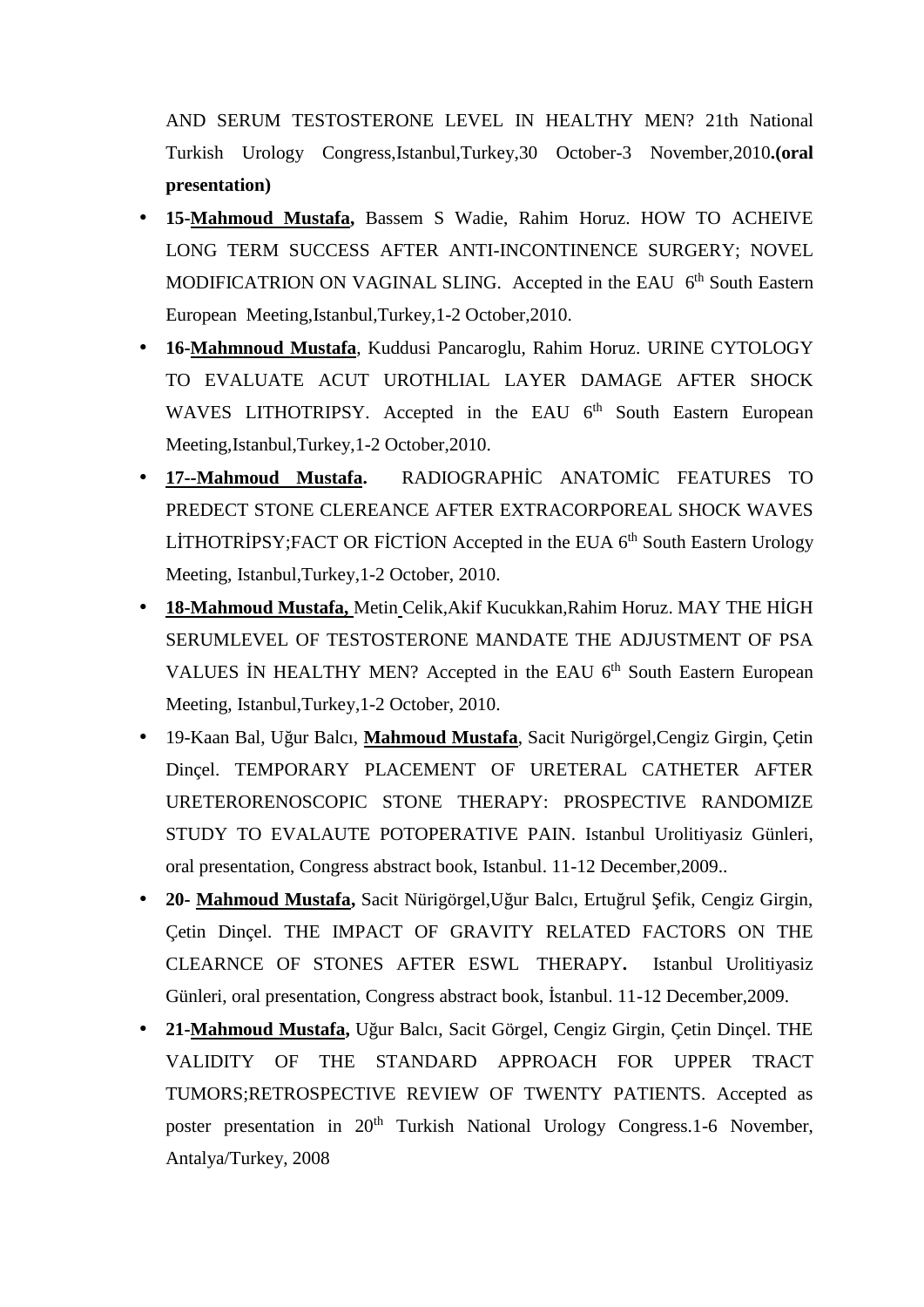- **22-Mahmoud Mustafa,** Uğur Balcı, Sacit Görgel, Cengiz Girgin, Çetin Dinçel. CLINICAL OUTCOMES FOLLOWING RADICAL CYSTECTOMY FOR NONO- UROTHELIAL CARCINOMA OF THE BLADDER COMPARED TO UROTHELIAL CARCINOMA OF THE BLADDER. . Accepted as poster presentation in 20<sup>th</sup> Turkish National Urology Congress.1-6 November, Antalya/Turkey, 2008
- **23-Mahmoud Mustafa,** Uğur Balcı, Sacit Görgel, Cengiz Girgin, Çetin Dinçel. CLINICAL OUTCOMES FOLLOWING RADICAL CYSTECTOMY FOR PRIMARY NON-UROTHELIAL CANCER OF THE BLADDER. Accepted as poster presentation in 20<sup>th</sup> Turkish National Urology Congress.1-6 November, Antalya/Turkey, 2008
- 24-Mahmoud Mustafa, U ur Balcı, O uz Ergin, Cengiz Girgin, Çetin Dinçel. IS THE BIOPSY GLEASON SCORE IMPROTANT IN PREDICTING OUTCOMES FOR PATIENTS AFTER RADICAL PROSTATECTOMY. Accepted as poster presentation in 20<sup>th</sup> Turkish National Urology Congress.1-6 November, Antalya/Turkey, 2008.
- 25-Mahmoud Mustafa, U ur Balcı, Mahir Kartalmı, Cengiz Girgin, Cetin Dincel. GLEASON SCORE AT PROSTATE BIOPSY; WHICH PREOPERATIVE VARIABLE CAN PREDICT? Accepted as poster presentation in 20<sup>th</sup> Turkish National Urology Congress.1-6 November, Antalya/Turkey, 2008.
- 26-Uğur Balcı, **Mahmoud Mustafa,** , Sait Özübir, Cengiz Girgin, Çetin Dinçel. METASTATIC PENILE LESONS SECONDERY TO UROTHELIAL CARCINOMA OF THE BLADDER: RARE CASES AND BAD PROGNOSIS. Accepted as poster presentation in  $20<sup>th</sup>$  Turkish National Urology Congress.1-6 November, Antalya/Turkey, 2008.
- 27-Uğur Balcı, **Mahmoud Mustafa,** , Serkan yenigürbüz , Cengiz Girgin, Çetin Dinçel. RADICAL CYSTECTOMY IN ELDERLY PATEINTS; OUR RESULTS. Accepted as Oral presentation in  $20<sup>th</sup>$  Turkish National Urology Congress.1-6 November, Antalya/Turkey, 2008.
- 28-U ur Balcı, Mahmoud Mustafa, , Serdar Ku demir., Cengiz Girgin, Cetin Dinçel. RADICAL CYSTECTOMY IN FEMALE PATIENTS WITH INVASIVE BLADDER TUMOR. Accepted as poster presentation in 20<sup>th</sup> Turkish National Urology Congress.1-6 November, Antalya/Turkey, 2008.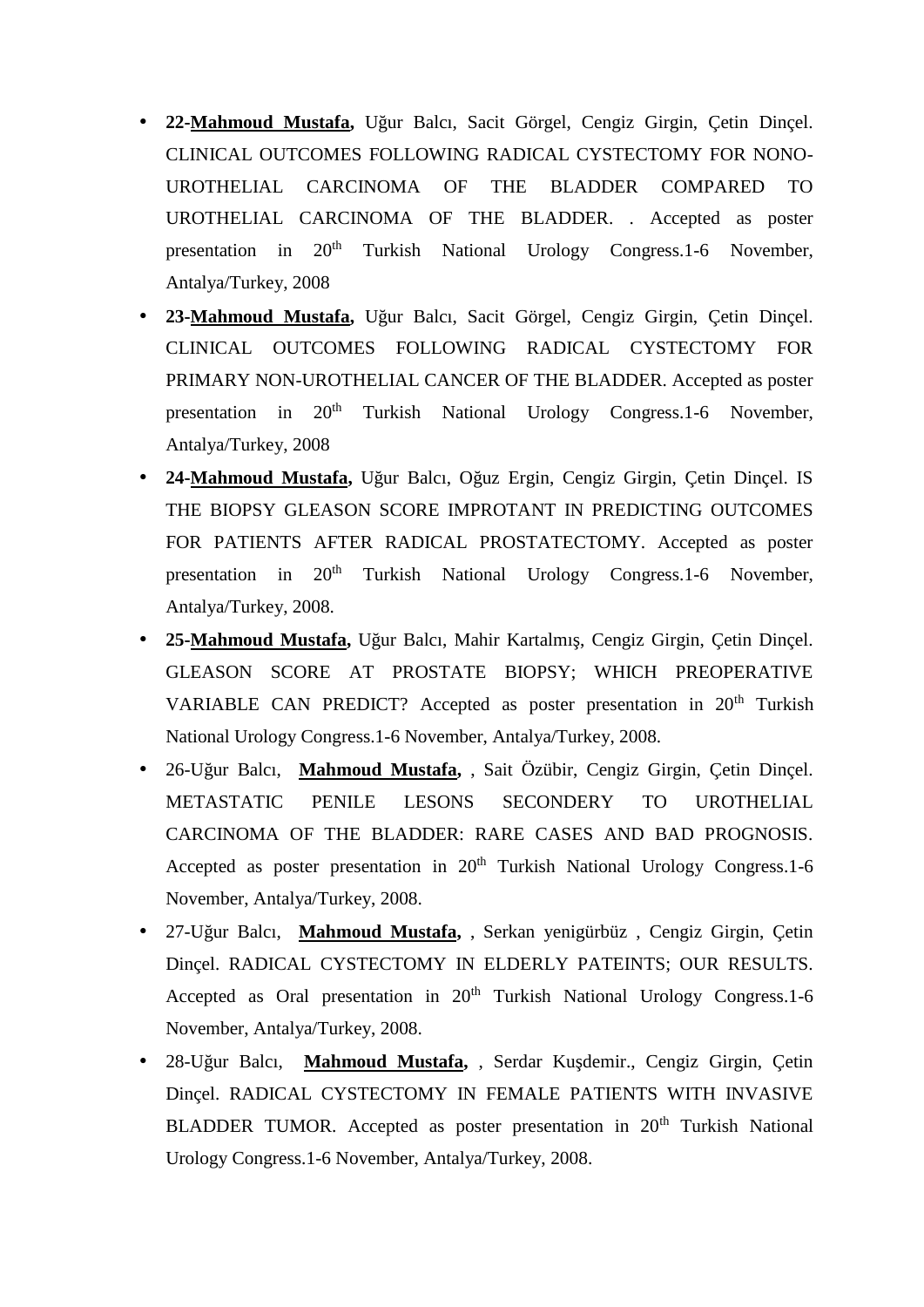- <sup>o</sup> 29-U ur Balcı, Mahmoud Mustafa, , Ertu rul efık, Cengiz Girgin, Çetin Dinçel. RADICAL CYSTECTOMY FOR PRIMARY BLADDER MALIGNACY:WHAT CHANGED IN THE LAST YEARS. Accepted as poster presentation in  $20<sup>th</sup>$  Turkish National Urology Congress.1-6 November, Antalya/Turkey, 2008.
- 30-Uğur Balcı, **Mahmoud Mustafa,** , Serkan Yenigürbüz, Cengiz Girgin, Çetin Dinçel. THE ONCOLOGIC FEATURES OF RETROPERITONAL MASSES. Accepted as poster presentation in  $20<sup>th</sup>$  Turkish National Urology Congress.1-6 November, Antalya/Turkey, 2008.
- 31-Kaan Bal, U ur Balcı, Mahmoud Mustafa, O uz Ergin , Cengiz Girgin, Çetin Dinçel. TEMPORARY PLACEMENT OF URETERAL CATHETER AFTER URETERORENOSCOPIC STONE THERAPY: PROSPECTIVE RANDOMIZE STUDY TO EVALAUTE POSTOPERATIVE PAIN. Accepted as poster presentation in 20th Turkish National Urology Congress.1-6 November, Antalya/Turkey, 2008
- 32-Mahmoud Mustafa,<sup>1</sup>Bassem S Wadie, Hassan Abol-Enein. STANDARD SNODGRASS TECHN QUE IN CONJUNCTION WITH DOUBLE LAYER COVERING OF NEUURETHRA BY DORSL DARTOS FLAP REPRESENT THE FIRST CHICE OF THERAPY FOR HYPOSPADIAS. Is accepted for presentation in AUA meeting, 17-22 May, Orlando, USA, 2008.
- **33-Mahmoud Mustafa**, Bedier Ali-Eldin. STENTING DURING EXTRACORPORAL SHOK WAVE L THOTR PSY; MAY INHANCE THE PASSAGE OF THE FRAGMENTS? Is accepted for presentation in 23th Annual EAU Congress 26-29 March, Milan/Italy, 2008.
- **34-Mahmoud Mustafa,** Bassem S Wadie, Hassan Abol-Enein. PLACARD- SHAPED INSITU VAGINAL WALL SLING FOR THE TREATMENT OF STRESS URINARY INCONTINENCE. Is Accepted as moderated poster in the the  $7<sup>th</sup>$ Congress of Arab Association of Urology, 29 November- 2 December, Beirut/Lenabon, 2007.
- **35-Mahmoud Mustafa,** Bassem S Wadie, Hassan Abol-Enein. DORSAL DARTOS FLAP IN SNODGRASS HYPOSPAD AS REPAIR; HOW TO USE?. Accepted as moderated poster in the the  $7<sup>th</sup>$  Congress of Arab Association of Urology, 29 November- 2 December, Beirut/Lenabon, 2007.
- **36-Mahmoud Mustafa,** Hassan Aboul-Enein. STENTING DURING EXTRACORPORAL SHOK WAVE L THOTR PSY; IS IT NESSECCARY?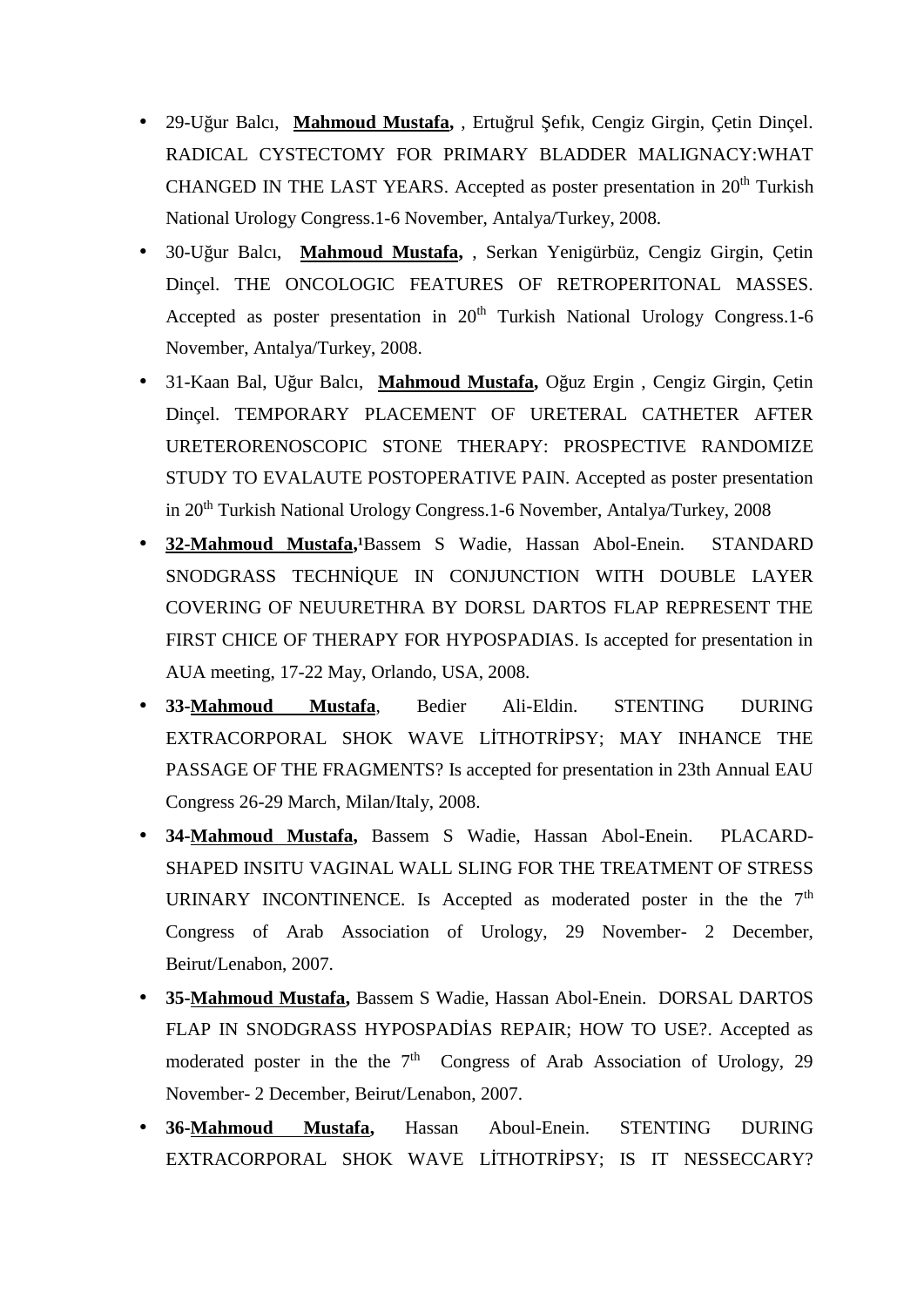Accepted as moderated poster in the  $7<sup>th</sup>$  Congress of Arab Association of Urology, 29 November- 2 December, Beirut/Lenabon, 2007.

- **37-Mahmoud Mustafa**. TUBULARIZED INCISED PLATE AS FIRST CHIOCE OF THERAPY FOR HYPOSPADIAS. Accepted as moderated poster in the International Hypospadias Meeting 2-6 September, Prishtina/Kosova, 2007
- **38-Mahmoud Mustafa**. DORSAL DARTOS FLAP IN SNODGRASS HYPOSPAD AS REPAIR; HOW TO USE? Accepted as moderated poster in the International Hypospadias Meeting 2-6 September, Prishtina/Kosova, 2007.
- **39-Mahmoud Mustafa,** Hassan Abol-Eein. TUBULARIZED INCISED PLATE AS FIRST CHIOCE OF THERAPY FOR HYPOSPADIAS. Accepted as unmoderated poster in the SIU meeting in Paris, 2-6 September, 2007. Urology 70; (supplement3A), 264: 2007
- **40-Mahmoud Mustafa,** Hassan Abol-Enein. NOVEL TECHNIQUE FOR THE TREATMNET OF STRESS URINARY NCONTINENCE; THE EARLY OUTCOMES. Accepted as unmoderated poster in the SIU meeting in Paris, 2-6 September, 2007. Urology 70; (supplement3A), 190: 2007
- **41-Mahmoud Mustafa,** Bassem S Wadie, Hassan Abol-Enein. DORSAL DARTOS FLAP IN SNODGRASS HYPOSPAD AS REPAIR; HOW TO USE?. Accepted as moderated poster in the SIU meeting in Paris, 2-6 September, 2007. Urology 70; (supplement3A), 48: 2007
- **42-Mahmoud Mustafa,** Hassan Aboul-Enein. STENTING DURING EXTRACORPORAL SHOK WAVE L THOTR PSY; IS IT NESSECCARY? Accepted as moderated poster in the 5<sup>th</sup> EULIS symposium, 4-7 July Lisbon/Portugal, 2007.
- **43-Mahmoud Mustafa**, Bedeir Ali-Eldein, Tarek Mohsen, El-Houseiny I; IS THERE ASSOCIATION BETWEEN THE PRESENCE OF PROSTATIC CALCULI AND PROSTATE CANCER?) was presented as poster at  $40<sup>th</sup>$  Annual Congress of The Egyptian Urological Association in conjunction with The European Association of Urology, December 7-11, 2005, Sharm El Sheikh, Egypt.
- **44-Mahmoud Mustafa**, Bedeir Ali-Eldein, Tarek Mohsen, El-Houseiny I; DO THE PROSTATIC CALCULI CAUSE HIGH LEVEL OF PROSTATE-SPECIFIC ANTIGEN?) was presented as poster at  $40<sup>th</sup>$  Annual Congress of The Egyptian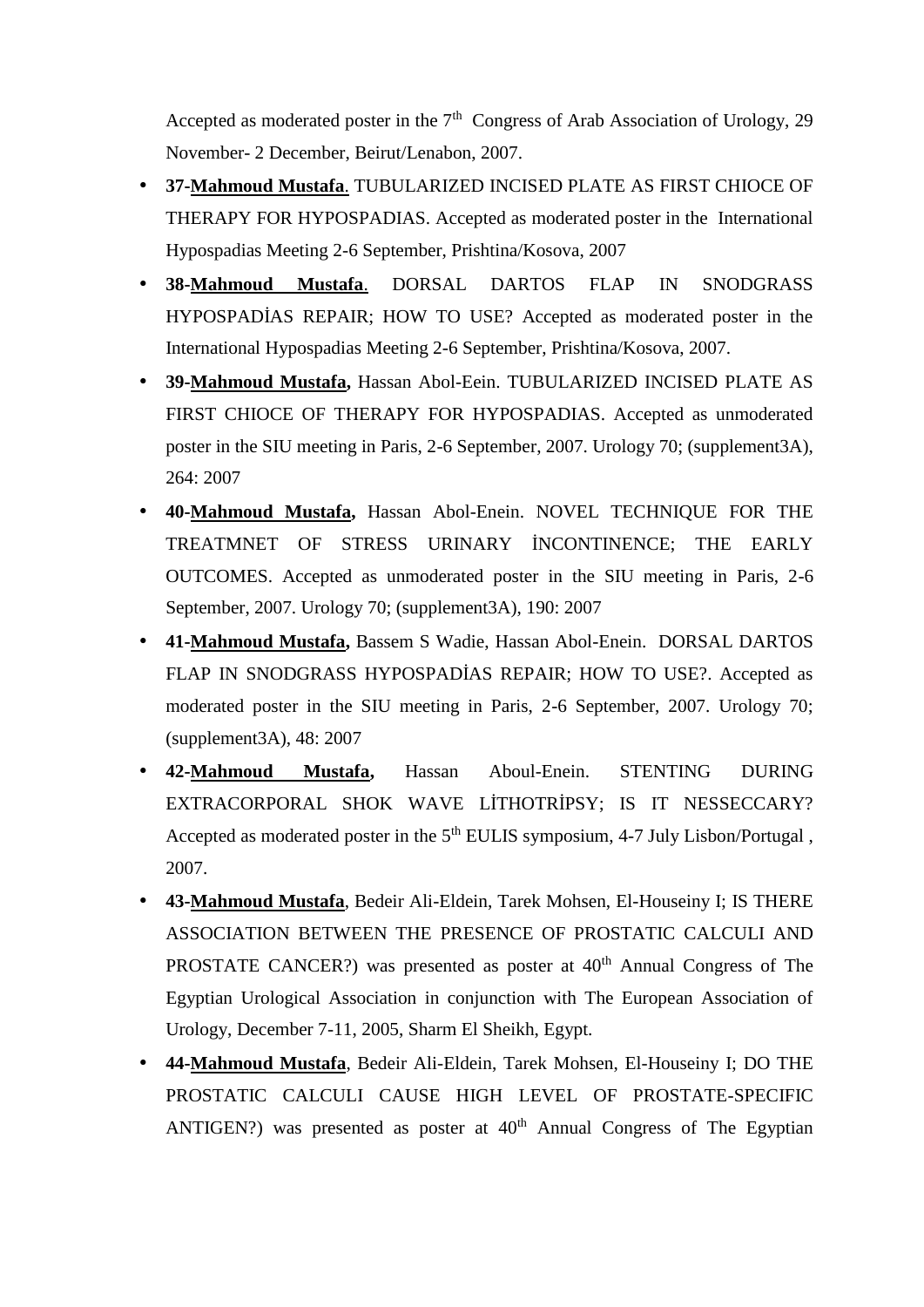Urological Association in conjunction with The European Association of Urology, December 7-11, 2005, Sharm El Sheikh, Egypt.

- . **45-Mahmoud Mustafa,** Bedeir Ali-Eldein, Tarek Mohsen, El-Houseiny I; THE USE OF LOCAL ANESTHETIC GEL DURING RETROGRADE URETROGRAPHY: DOES IT CAUSE A FALSE NEGATIVE RESULT? presented as poster at 40<sup>th</sup> Annual Congress of The Egyptian Urological Association in conjunction with The European Association of Urology, December 7-11, 2005, Sharm El Sheikh, Egypt.
- **46-M. Mustafa**; PLACARD-SHAPED INSITU VAGINAL WALL SLING FOR THE TREATMENT OF STRESS URINARY INCONTINENCE, Poster presentation at the VII International Meeting of Pan African Urological Surgeons Association. May 13-16, 2005, Cairo, Egypt
- **47-M. Mustafa**; STENTING INORDER TO RELIVE LOIN PAIN FOLLOWING URETEROSCOPIC STONE THERAPY IN SUSTAIN RENAL COLIC WITH HYDRONEPHROSIS, Poster presentation at the VII International Meeting of Pan African Urological Surgeons Association. May 13-16, 2005, Cairo, Egypt.
- **48-M. Mustafa**; THE CONCEPT OF TUBULARIZED INCISED PLATE HYPOSPADIAS REPAIR FOR DIFFERENT TYPES OF HYPOSPADIAS, Podium presentation at the VII International Meeting of Pan African Urological Surgeons Association, May 13-16, 2005, Cairo, Egypt.
- **49-M. Mustafa**; EFFECT OF HEMODIALYSIS ON TOTAL, FREE AND PERCENT-FREE PROSTATE-SPECIFIC ANTIGENS, Podium presentation at the VII International Meeting of Pan African Urological Surgeons Association, May 13- 16, 2005), Cairo, Egypt.
- **50**-B. Akdogan, S. Tekgul, S. Oner, **M. Mustafa**, S. Keskin, E. Ozden, H. Ozen, S. Kendi; IS THE PROGNOSIS OF PRENATAL DIAGNOSED POSTERIOR URETHRAL VALVE PATIENTS DIFFERENT, presented at the VI th Turkish National Pediatric Urology Congress. September 19-21, 2001 Samsun, Turkey.
- **51-M. Mustafa**, S. Oner, B. Akdogan, S. Keskin, S. Tekgul; ORAL SELECTIVE ALPHA BLOCKERS THERAPY DECREASE POST VOIDING RESIDUAL URINE EFFECTIVELY IN PATIENTS WITH COMPLICATED VOIDING DYSFUNCTION, presented at VI th Turkish National Pediatric Urology Congress. September 19-21, 2001 Samsun, Turkey.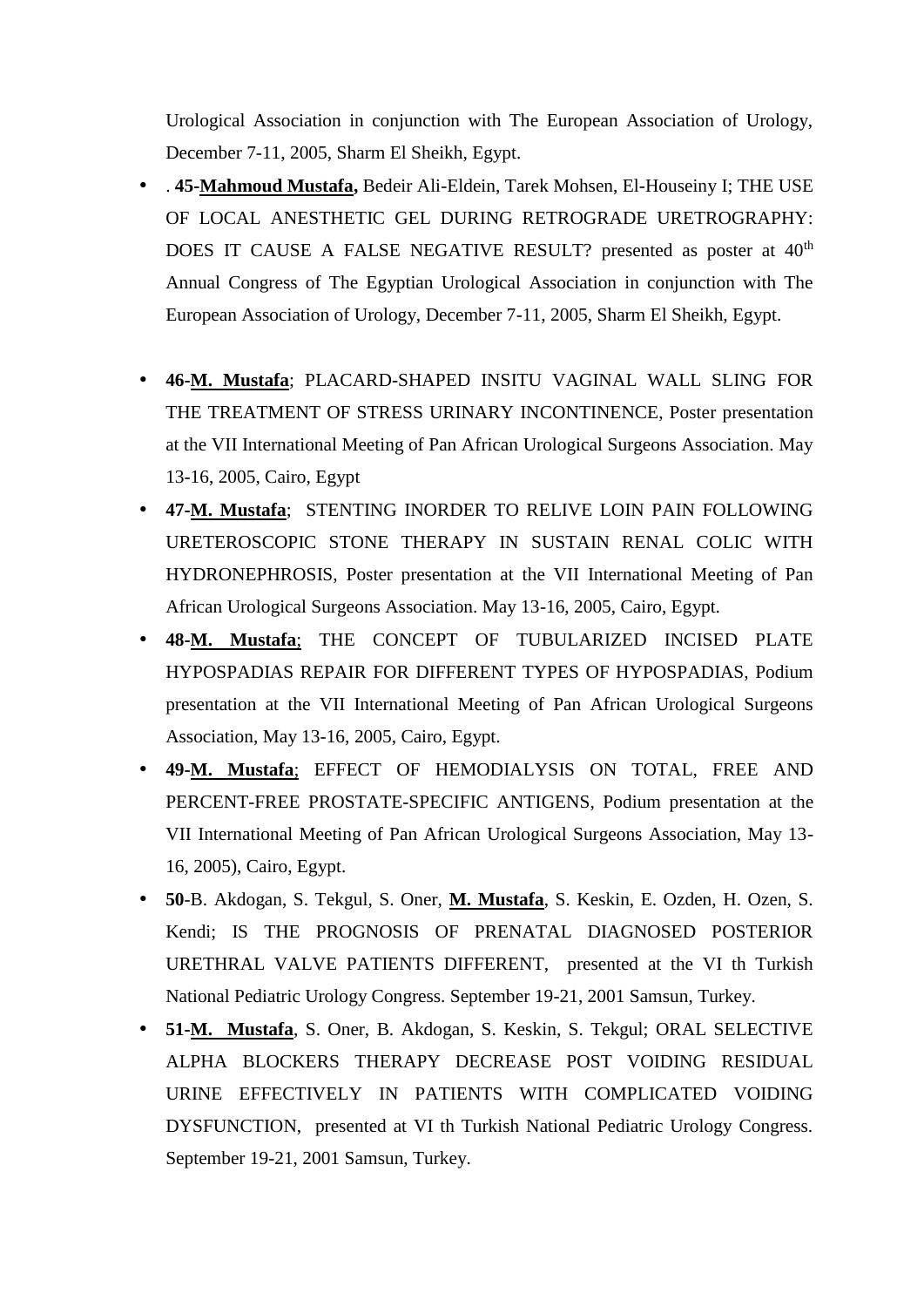- **52**-Ali Tekin , Serdar Tekgul **, Mahmoud Mustafa** ,Ilhan Erkan, Mehmet Bakkaloglu Sezer Kendi; FACTORS AFFECTING RENAL AND BLADDER FUNCTIONS IN THE LONG TERM IN THE PATIENTS WITH POSTERIOR URETHRAL VALVES) XVI th Turkish national Urology Congress. October 8-12, 2000, Izmir, Turkey.
- **53**-Ali Tekin , Serdar Tekgul , **Mahmoud Mustafa** ,Ali Ergen, Ilhan Erkan, Mehmet Bakkaloglu Sezer Kendi; MANAGEMENT OF THE POSTERIOR URETHRAL VALVES AND PROGNOSTIC FACTORS. presented at the V th Turkish National Pediatric Urology Congress. 2000,Gaziantep,Turkey
- **54-Mahmoud Mustafa**, Serdar Tekgul, Sedat Oner, Ilhan Erkan, Fevzı Cakmak; THE EARLY RESULTS OF SELECTIVE ALPHA BLOCKER ADMINISTRATION IN CHILDREN WITH INADEQUATE BLADDER EMPTYING, presented at XVI th Turkish National Urology Congress, October 8-12, 2000, Izmir, Turkey.
- **55**-Tekin A., Tekgul S., **Mustafa M.,** Atsu N., Erkan I., Kendi S; FACTORS AFFECTING RENAL AND BLADDER FUNCTION IN THE LONG TERM IN THE PATIENTS WITH POSTERIOR URETHRAL VALVES, presented at XVI th Congress of European Association of Urology, April 7-10,2001, Geneve.

## **Awards and Achievements:**

- Inclusion in ( **Marquis Who's Who in the world , 25th Anniversary Edition, USA,2008)**
- Consider for inclusion in **"Who's Who in Medicine and Healthcare 2009-2010 edition.**
- Thank and Appraisement from the organizing committee of the first Syrian-Turkish congress of Urology and Lithotripsy, Alepo 2-4 June, 2007, Syria.
- Invitation from "Medial Sacoor Group Company" to join the company in the field of the treatment of stress urinary incontinence.(20/12/2005)
- 5– Inclusion of the our study titled ( STANDARD SNODGRASS TECHN QUE IN CONJUNCTION WITH DOUBLE LAYER COVERING OF NEUURETHRA BY DORSL DARTOS FLAP REPRESENT THE FIRST CHICE OF THERAPY FOR HYPOSPADIAS) in Urotoday. (17/3/2008)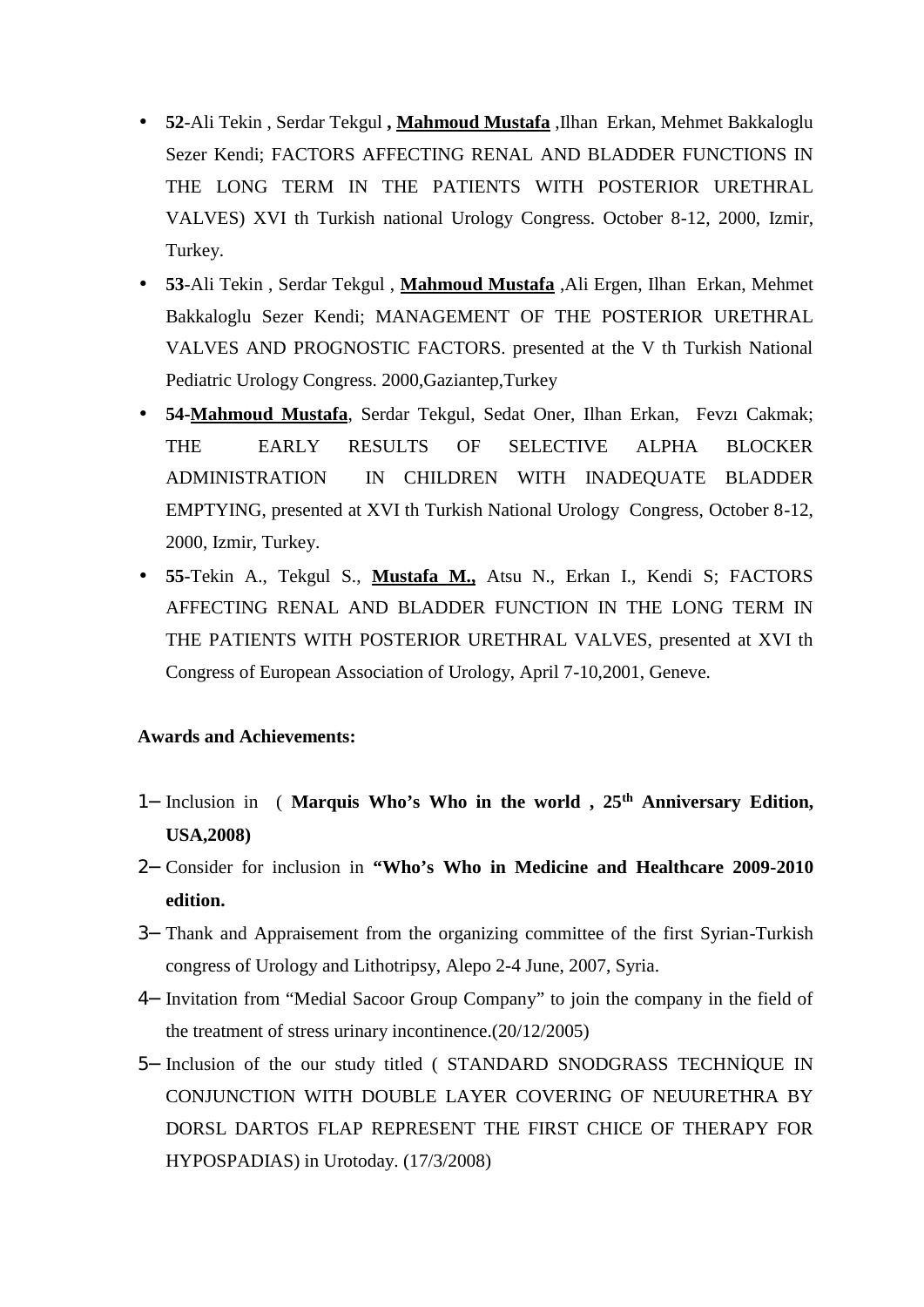- 6- Selection of our study titled "( STANDARD SNODGRASS TECHN QUE IN CONJUNCTION WITH DOUBLE LAYER COVERING OF NEUURETHRA BY DORSL DARTOS FLAP REPRESENT THE FIRST CHICE OF THERAPY FOR HYPOSPADIAS" by Faculty of 1000 Medicine(http:/f1000medicine.com) as highlight.(17/4/2007)
- Inclusion of our study titled (BLADDER EROSION OF TENSION-FREE BLADDER VAGINAL TAPE; MANAGEMENT AND REVIEW OF LITERATURE) in Urotoday.(25/9/2007)
- A scholarship from Societe Internationale Deurologia (SIU) in the field of urooncology for a period of sex months at Urology and Nephrology Center, Mansoura University,Egypt,(2005).
- A scholarship from The Turkish Association of Urology for a period of one year (2009).
- Inclusion of our study titled **"**CAPILLARY HAEMANGIOMA OF VERUMONTANUM: CASE REPORT AND REV EW OF LITERATURE, Was selected and included in www.surgtec.com .(9/4/2009)
- "NOVEL TECHNIQUE FOR THE TREATMNET OF STRESS URINARY INCONTNENCE ;THE EARLY EXPERIENSE". was published as highlight paper of February issue,2009, in Saudi Medical Journal..
- Inclusion of our study titled "INSITU-ANTERIOR VAGINAL WALL SLING FOR THE TREATMNET OF STRESS URINARY INCONTENCE :EXTENDED APPLICATION AND FURTHER EXPERENCE" in Urotoday.com(13/4/2009).
- Featured of our article titled "Erosion of an Intrauterine Contraceptive Device through the Bladder Wall Causing Calculus: Management and Review of the literature" on MDLinx.com. (15/5/2009).
- **Visiting scientist** position at **Urology Department, MD Anderson Cancer Center, University of Texas,** the expected start date is 1 November 2009.
- MedAdvisory LLC company **"Female sling interview reguest**" (1/12/2009).
- 16- Eastern Journal of Medicine Editörden te ekkür, Reveiwing manuscript title **"Ureteroscopic retrieval of stones from mid and lower**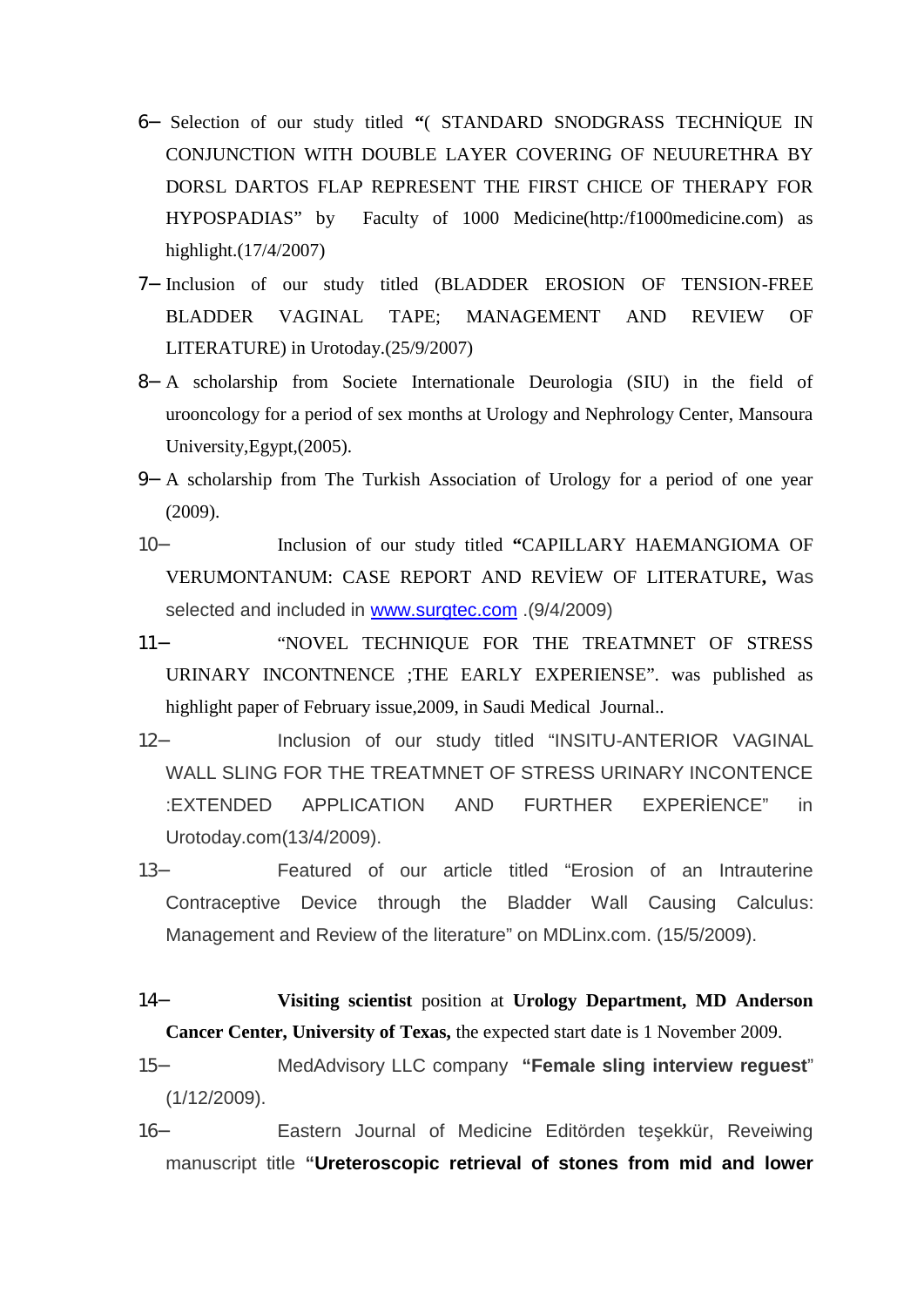**ureter;Study in terms of clearance of stones,complications and mean hospital stay**" (20/1/2010).

- Recognition reward form the Medical Staff of Rafidya surgıcal Hospital.(march,2011)
- Recognition reward from the "9th International Arab urology Meeting" 22-25/11/2011).
- Reward from "The international Journal for Science and Technology" May-2012.
- Appraisement and thankful letter for Intech publisher as the chapter which we have published "**Uerethroplasty, Wide range of therapeutic indications and surgical technique" achieved the highest downloads number in a years, exceeding 1000 downloads.**.

## **Meetings and Conferences**

- 1-Attendance the "5<sup>th</sup> winter urooncology congress, Macodonia, Skopje, 30/1-3/2/2013 as honor quest.
- 2-.Attendance of  $22<sup>nd</sup>$  Turksish International Urology Meeting, 2-6 MAY,2012,North Cyprus.
- 3.Attendance the "9<sup>th</sup> International Arab Urology Meeting" Amman-Jordan, 22-25,November,2011.
- 4.Attendance of 21<sup>st</sup> Turkish National Urology Meeting, 30 October-3 November,Istanbul,Turkey,2010.
- 5.Attendance of the the 3<sup>rd</sup> Urooncology Winter Symposium, 4-8 February 2009, Kyrenia-North Cyprus.
- 6.Attendance of the "20<sup>th</sup> Turkish National Urology Meeting, 1-6 ,November,Antalya,Turkey,2008.
- 7.Attendance of "7<sup>th</sup> Congress of Arab Association Urology 29-November-2 December Beirut/ Lebanon, 2007."
- 8..Attendance "8. Ankara Üroonkoloji kursu 28 Kasim-2 Aralik, 2007, Ankara, Turkey.
- 9.Attendance of " Üroonkoloji Derneği Güz Dönemi Bilimsel Toplantisi", 28 Kasim, 2007, Ankara, Turkey.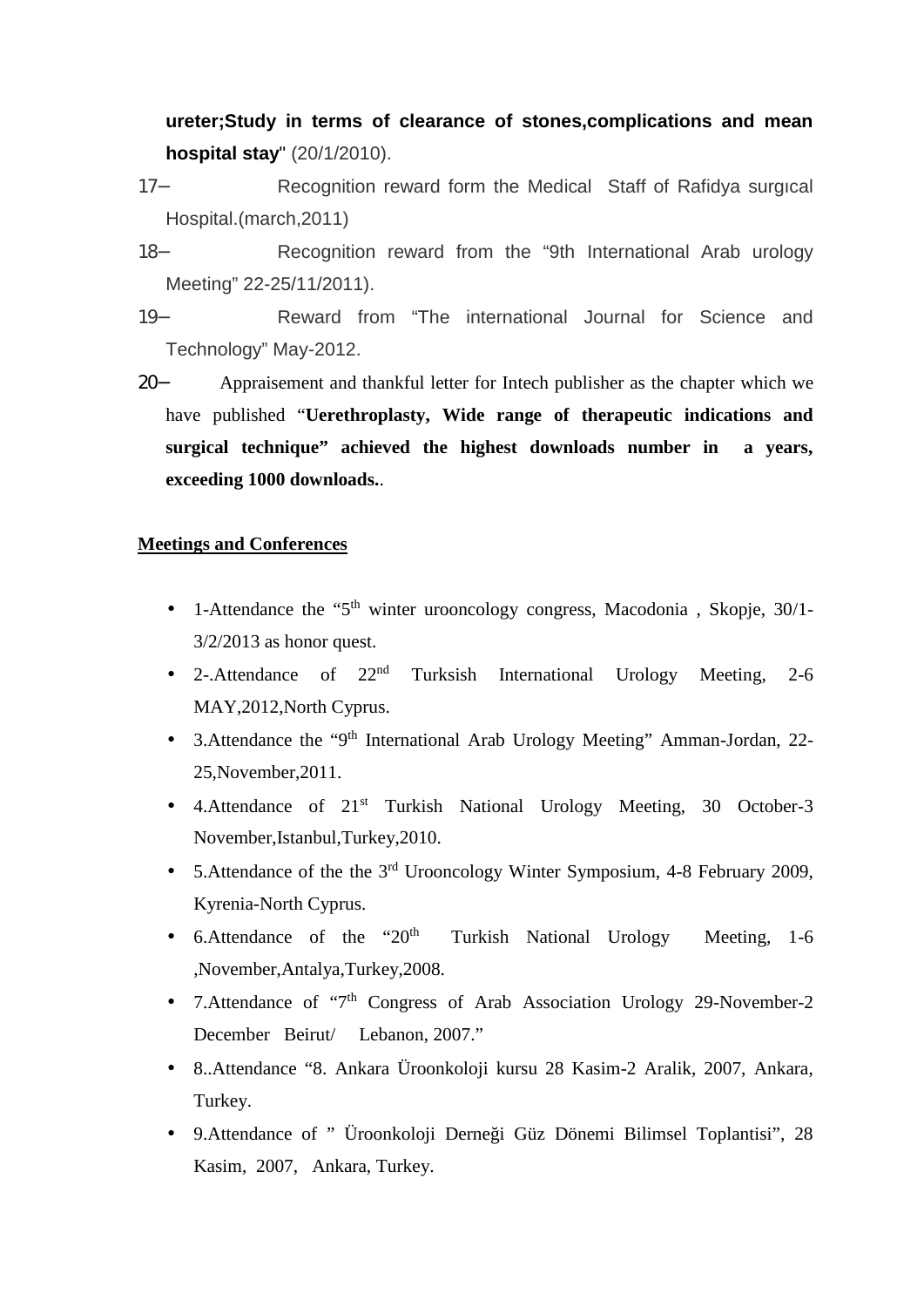- $\bullet$  10.-Attendance the "29<sup>th</sup> congress of (SIU) Societe Internationale de Urologia, 2-6, September 2007, Paris/France."
- 11-Attendance of the "Advances in Minimally Invasive Techniques in Urology), 1th September, 2007, Paris/France. "
- 12Attendance of the " Second symposium on Advanced GU Malignancy: Optimizing Outcomes in Prosptate and Renal Cell Carcinomas" organized by Prime Oncology during SIU congress in paris, France, September 2,2007"
- 13-Attendance of the "first Syrian-Turkish congress of Urology and Lithotripsy, Alepo, 2**-**4 June 2007\ Syria."
- 14**- "**Kontinans dernegi bolgesel toplantisi,17 Mart 2007, Mersin\ TURKEY."
- 15**-"**2th kış uroonkoloji sympozyumu, 14-18, Mart, 2007, Uludag, Bursa, Turkey."
- 16-"Türk Ürojinekoloji ve Pelvik Rekonstrüksiyon Derne in Düzenledi i Üriner İnkontinans Konulu Uygulamalı Kursu. 16-17/ Ekim-2006, Istanbul/Turkey."
- 17**- "**The 2nd International Training course of Invasive Bladder Cancer and Urinary Diversion, February 16th –March 3rd, 2005, at Urology and Nephrology Center, Mansoura, University, Mansoura/Egypt."
- 18<sup>-4</sup> The VII International Meeting of Pan African Urological Surgeons Association(PAUSA 2005) (two podium presentations, two posters), Cairo/Egypt."
- 19.The Scientific Meeting on Update Urology , Work-shop, Om El-Masryeen General ospital, 5th of May 2005, Giza, Egypt."
- 20-"The Third Scientific day of Urology Department in collaboration with Egyptian Urology Association held in the Faculty of Medicine, Manoufiya University at 28th April, 2005, Egypt."
- 21-"The Annual Congress of the Urology Department Shebien AL-Kom Teaching Hospital in conjuction with Egyptian Urological Association, April 14th , 2005, Egypt."
- 22"-Kuzey Doğu Avrupa Pediatric Nephrology Çalısma Grubu 1 Toplantısı, Haziran, 2001 stanbul."
- 23-" Turkish National Urology Meeting, October, 2001, Izmir/Turkey "
- 24-"Prostat Kanseri Tedavisi Toplatısı , Nisan 2000 Ankara/Turkey.."
- 25"-5th National Pediatric Meeting, October, 1999, Gaziantep/Turkey."
- 26-"3 Ankara Üroonkoloji kursu , Ekim 1997 Ankara/Turkey"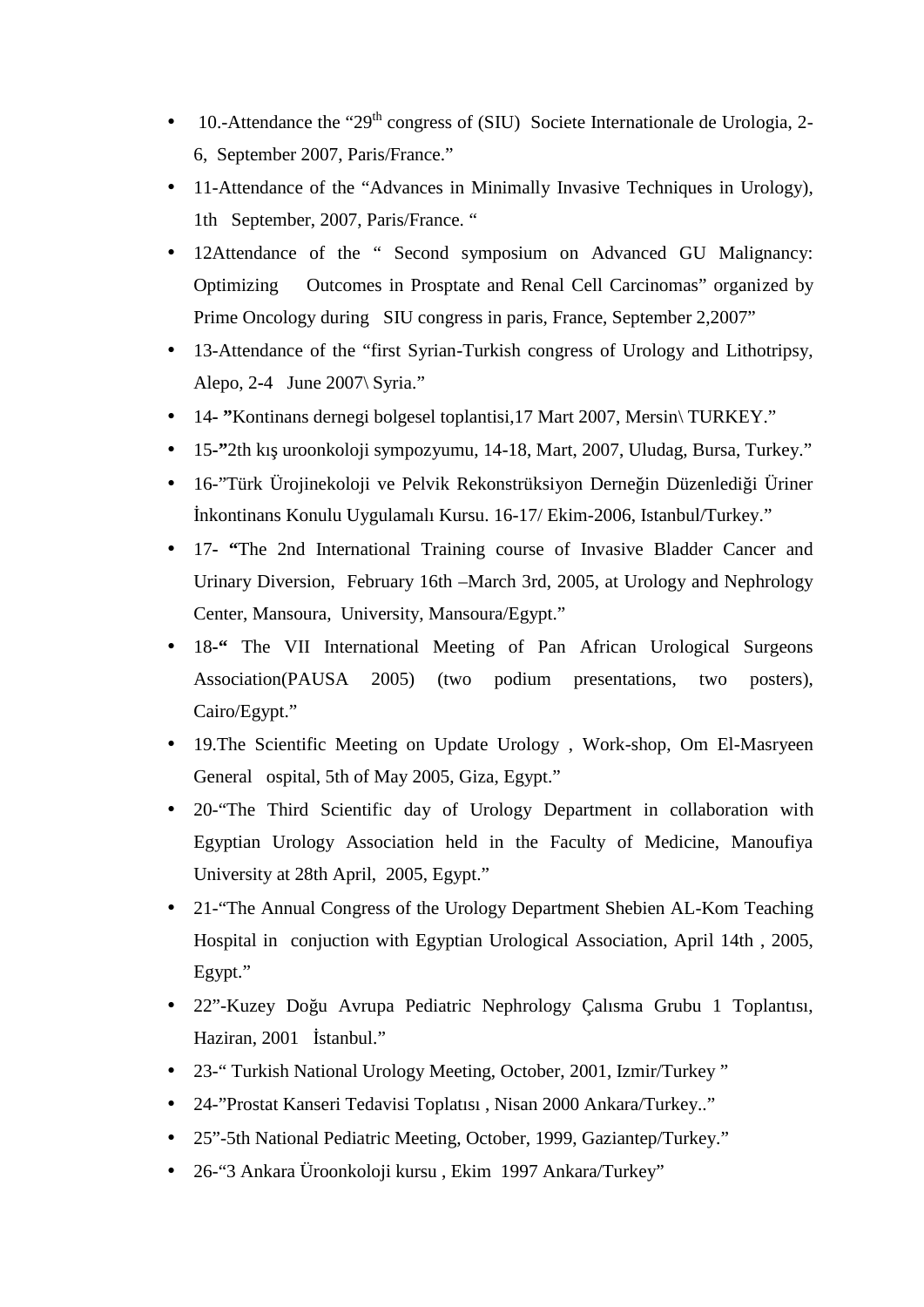• 27-"Viral Hepatit Tedavi Seçenekleri, Ekim 1994 stanbul/Turkey"

# **References**:

- .\* Prof. Dr. Louis Pisters, MD Anderson Cancer Center, University of Texas ,Houston, USA.
- \* Prof. Dr. M. Derya Balbay, Chief of Urology Department, Ankara Ataturk Teaching Hospital, Ankara, Turkey.
- \* Prof. Dr. Haluk Özen Hacettepe University, Head of Urooncology working group, Ankara/Turkey.
- \* Prof. Dr. Serdar Tekgül Hacettepe University, Head of Pediatric Urology Department, Ankara/Turkey.
- \* Prof. Dr. Hassan Abou-Enein, Director of Urology and Nephrology Center, Mansoura University, Mansoura, Egypt. (with reference letter)
- \* Prof. Dr. Ahmet Shokeir, Urology and Nephrology Center, Mansoura University, Mansoura, Egypt.(with reference letter)
- \* Prof. Dr. Raja Khauli, Chief of Urology Department at American University, Beirut Lebanon, Previous immediate President of Arab Association of Urology and director of AAU Scientific Center. (with reference letter).
- \* Prof. Dr. M.A.Ghoniem, Emeritus Professor at Urology and Nephrology Center, Mansoura University, Mansoura, Egypt

Mahmoud Mustafa M.D, Ph.D Associate Professor An Najah University, School of Medicine and Health science Nablus,West-Bank, Palestine Visiting Scientist MD Anderson Cancer Center, University of Texas, Houston, USA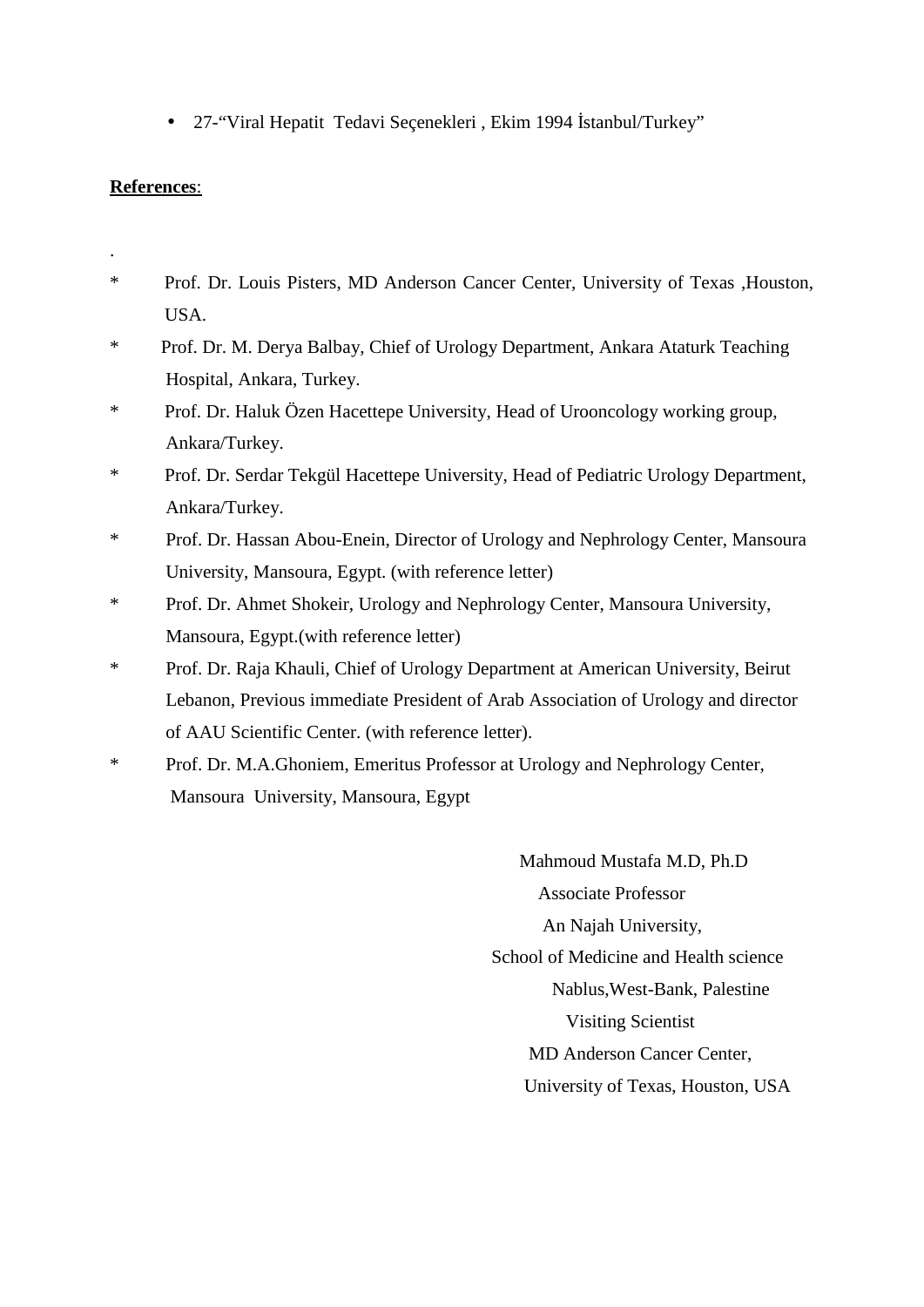#### **CITATIONS By 2012-march**

**A1. Mustafa M, Wadie BS. Bladder erosion of tension-free vaginal tape presented as vesical stone; management and review of literature. Int Urol Nephrol. 2007;39(2):453-5.**

by M Mustafa - 2007 - Cited by 19 -

1- M Huwyler, J Springer, TM Kessler, FC. A safe and simple solution for intravesical tension-free vaginal tape erosion: removal by standard transurethral resection. **BJU Int. 2008 Aug 5;102(5):582-5.**

2-Araco F, Gravante G, Piccione E. Bladder erosion after 2 years from cystocele repair with type I polypropylene mesh. **Int Urogynecol J Pelvic Floor Dysfunct. 2009 Jun;20(6):731-3.**

3-Zugor V, Labanaris AP, Rezaei-Jafari MR, Hammerer P, Dembowski J, Witt J, Wucherpfennig WTVT vs. TOT: a comparison in terms of continence results, complications and quality of life after a median follow-up of 48 months. **Int Urol Nephrol. 2010 Feb 10. [Epub ahead of print]**

5-Foley C, Patki P, Boustead G. Unrecognized bladder perforation with mid‐urethral slings. **BJU Int. 2010 May 26. [Epub ahead]**

6-Arrabal-Polo MA, Arrabal-Martin M, Tinaut-Ranera J, Mijan-Ortiz JL, Zuluaga-Gomez A. Bladder lithiasis on tension-free polypropylene tape after TVT technique. **Urol Res. 2010 Mar 12. [Epub ahead of print]**

7-Mustafa M, Wadie BS. In Situ Anterior Vaginal Wall Sling for Treatment of Stress Urinary Incontinence: Extended Application and Further Experience. **Urol J. 2009 Winter;6(1):35-9.**

8-Oh TH, Ryu DSTransurethral Resection of Intravesical Mesh After Midurethral Sling Procedures. J Endourol. 2009 Aug;23(8):1333-7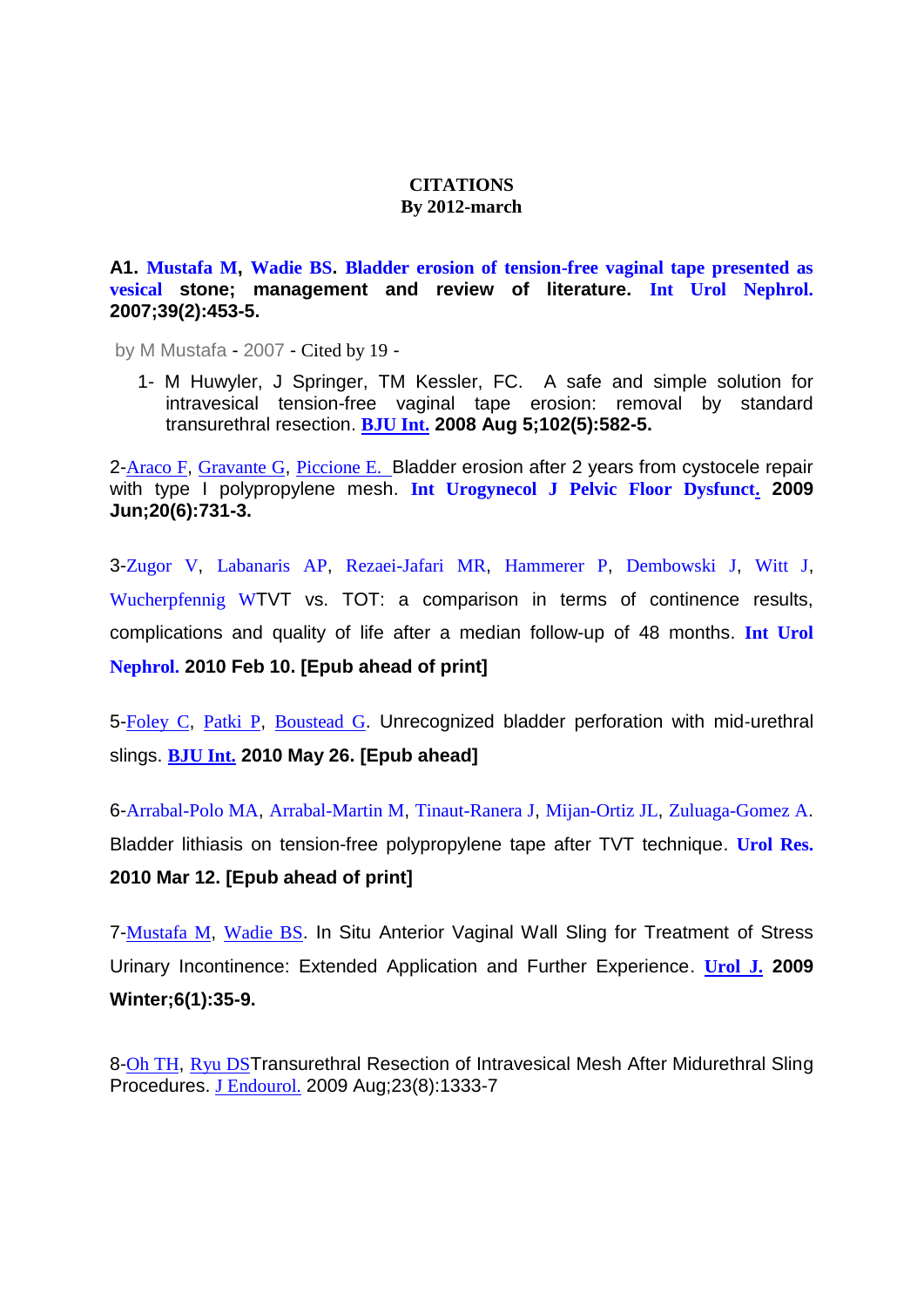**9-** Arrabal Martín M, Nogueras Ocaña M, Arrabal Polo MA, Miján Ortiz JL, Valle Díaz de la Guardia F, Zuluaga Gómez A.The treatment of bladder lithiasis with laser. **Arch Esp Urol. 2008 Nov;61(9):985-93. Spanish.**

**10-**Tolosa Eizaguirre E, Rincón Mayans A, Zuazu JR, Bergera JJ, Abad JB, Polo JM. Development of bladder stone following a Tension-free Vaginal Tape procedure: A case report. **Actas Urol Esp. 2009 Jun;33(6):700-2. Spanish.**

11- **MA Martín, MN Ocaña, MÁA Polo** Tratamiento de la litiasis vesical con láser **- Archivos Españoles …, 2008 - SciELO Espana** Resumen.-OBJETIVO: El uso del láser para litotricia endoscópica, comienza en**...**

12- **P Padmanabhan, RC Hutchinson, WS Reynolds… - The Journal of …, 2012 - Elsevier** Approach to Management of Iatrogenic Foreign Bodies of the Lower Urinary Tract Following Reconstructive Pelvic Surgery

13- ET Eizaguirre, AR Mayans, JR Zuazu… - Actas Urol …, 2009 - SciELO Espana Desarrollo de cálculo vesical tras procedimiento de colocación de malla TVT: A propósito de un caso Development of bladder stone following a Tension-free

14- **T Yoshizawa, K Yamaguchi, D Obinata… - … Journal of Urology, 2011** Laparoscopic transvesical removal of erosive mesh after transobturator tape procedure.

**15-** K Zhang, JS Han, Y Yao, J Yang… - International Urogynecology …, 2012 – Springer. **Local reaction to the different meshes at the vesicovaginal space in rabbit model**

16- HU Center - JRMS, 2011 - jrms.gov.jo. **Urinary Bladder Stone: Ways of Management at Prince**

**A2. Mustafa M, Wadie BS, Abol-Enein H. Dorsal Dartos Flap in Snodgrass Hypospadias Repair: How to Use It?** *Urol Int 2008;81:215-217* by M Mustafa - 2008 - Cited by 5 -

1-Yi iter M, Yildiz A, Oral A, Salman AB.. A comparative study to evaluate the effect of double dartos flaps in primary hypospadias repair: no fistula anymore. **Int Urol Nephrol. 2010 Apr 22.**

2-Bakan V. Dartos Flap in Snodgrass Hypospadias Repair**.** *Urol Int 2009;82:372- 372.*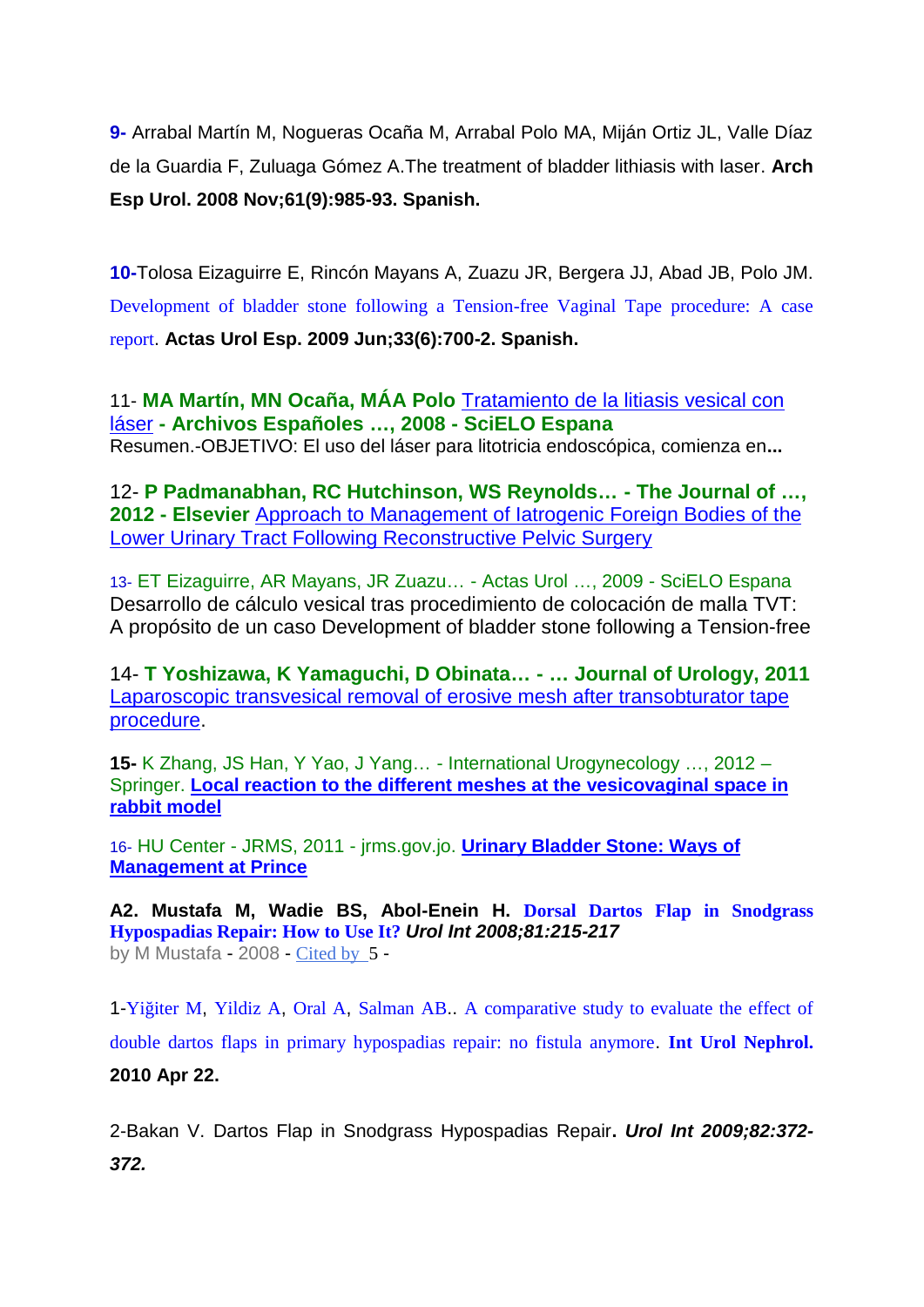*3-*Mahmoud Mustafa1, Dina Abugaber2, Sacit Nurigorgel3*. Urethroplasty wide range of indication and surgical techniques.* Current urethroplasty concepts.

4- A Khairi. **Snodgrass repair for distal hypospadias: a review of 75 cases** - Annals of Pediatric Surgery, 2012 - journals.lww.com

**5- M RAFI, MA QURESHI** Single Stage Repair of Anterior and Mid Penile Hypospadias **- Infection - pjmhsonline.com**

**A3. Mustafa M. The concept of tubularized incised plate hypospadias repair for different types of hypospadias**. **Int Urol Nephrol. 2005;37(1):89-91.** by M Mustafa - 2005 - Cited by 21

1-Snodgrass W, Yucel S Tubularized incised plate for mid shaft and proximal hypospadias repair . **J Urol. 2007 Feb;177(2):698-702**

2- Eliçevik M, Tireli G, Demirali O, Unal M, Sander S.Tubularized incised plate urethroplasty for hypospadias reoperations in 100 patients. **Int Urol Nephrol. 2007;39(3):823-7**.

**3-** Braga LH, Lorenzo AJ, Salle JLTubularized incised plate urethroplasty for distal hypospadias: A literature review**. Indian J Urol. 2008 Apr;24(2):219-25.**

**4-** el-Kassaby AW, Al-Kandari AM, Elzayat T, Shokeir AAModified Tubularized Incised Plate Urethroplasty for Hypospadias Repair: A Long-Term Results of 764 Patients. **Urology. 2008 Apr;71(4):611-5.**

5- Mustafa M, Wadie BS, Abol-Enein H. Dorsal Dartos Flap in Snodgrass Hypospadias Repair: How to Use It? *Urol Int 2008;81:215-217.*

6-尿道板纵切卷管尿道成形术在失败的尿道下裂治疗中的应用

张娜, 张潍平, 孙宁 - 实用儿科临床杂志, 2007 - cqvip.com 首页; 期刊大全; 知识社区; 学者空间; 学术机构; 专题导读; 会议展览; 教育培训; 登录 注册 アンチュー アンディスク こうしょう こうしょう こうしょう こうしょう うちのみ 充値中心 こうしょうかい こうしょうかい こうしょうかい こうしょうかい こうしょう 客服中心. 维普资讯 中文期刊·专业文章. 维普专业检索. >> 儿科学 >> 摘要. 尿道板纵切卷管尿道 成形术在失败的尿道下裂治疗中的应用. 评论推荐. 在线阅读 下载全文收藏本文. 张娜 张潍平 孙宁 **...** 7-尿道板纵切卷管尿道成形术治疗尿道下裂 22 例 陈嘉波, 杨体泉 - 实用儿科临床杂志, 2007 - cqvip.com

**目的探**讨尿道板纵切卷管尿道成形术(Snodarass法)手术治疗尿道下裂的适应证、手 术技巧、并发症

。方法2005年9月~2006年11月本院应用Snodgrass手术治疗尿道下裂22例。年龄2~ 18岁。首次手术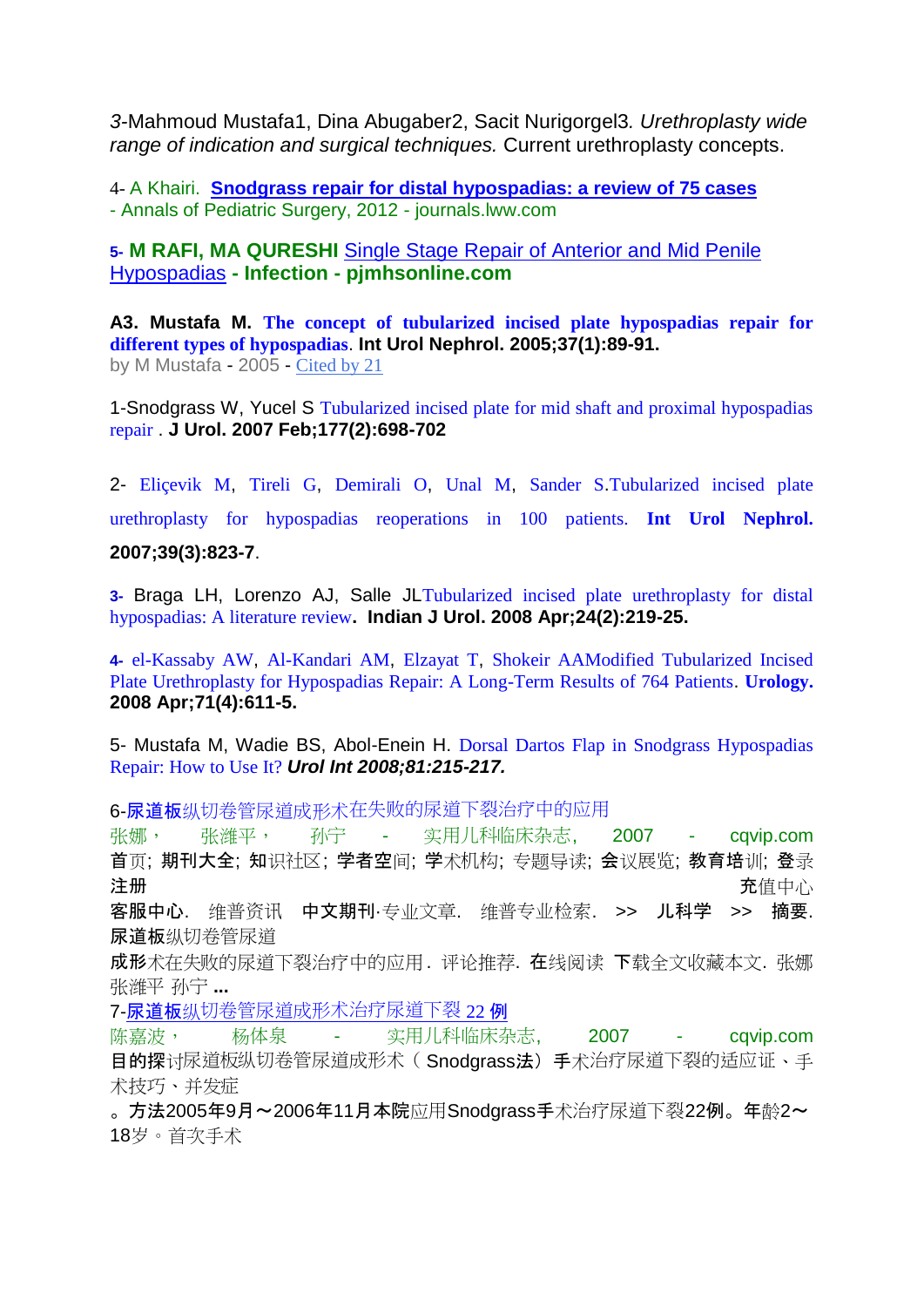16例,采用尿道板正中切开卷管。再次手术6例,采用残余尿道板或阴茎皮肤正中切开 卷管。 **...**

8-Ghanem MA, Nijman RJ. Outcome analysis of tubularized incised urethral plate using dorsal dartos flap for proximal penile hypospadias repair. J Pediatr Urol. 2010

9- Sezen ÖZKISACIK<sup>1</sup>, Mesut YAZICI<sup>1</sup>, Onur ÖZTAN<sup>1</sup>, Nil ÇULHACI<sup>2</sup>, Harun GÜRSOY1. Hipospadias Tübülarizasyonunda kullanıllan çift vertikal insizyon hangi derinlikte olmalıdır? **Journal of Adnan Mendres University medical faculty 2009; 10(1): 023-027.**

10- **A Bhat, A Gandhi, G Saxena… - Indian Journal of …, 2010.** Preputial reconstruction and tubularized incised plate urethroplasty in proximal hypospadias with ventral penile curvature

11-口腔黏膜管及阴囊皮瓣分期修复成年人严重型尿道下裂

李养群, 李森恺, 唐勇, 陈文, 周传德, 李强… - 中华整形外科杂志, 2009 cqvip.com

目的总结口腔黏膜卷管游离移植及阴囊皮瓣修复成年人严重型尿道下裂的疗效. 方法应用口腔黏膜卷管游离移植预制远段尿道, 二期进行吻接,

同时应用以阴囊动脉为蒂的阴囊

中隔皮瓣或阴囊筋膜皮瓣修复创面, 皮瓣最宽3cm, 最长6.5 cm. 结果2002 年1 月至2007 年12 **...**

12-尿道板瓣与包皮瓣联合修复先天性尿道下裂

刘晓吉, 李养群, 杨喆, 李锋永, 唐勇, 周传德... - 中国美容医学, 2008 cqvip.com

目的: 探讨尿道板瓣在尿道成形中的价值, 提高先天性尿道下裂的一次手术成功率. 方法:

将残余尿道粘膜及粘膜下组织一起形成尿道板瓣,

与一侧包皮岛状瓣结合形成缺损段尿道,

转移另一侧包皮瓣完成阴茎腹侧创面覆盖, 尿道板瓣最大面积为2.0 cm× 0.5 cm. 治疗先天性 **..**

13-WT Snodgrass – Hypospadias Urethroplasty. Pediatric Urology, 2008 -

## 14- S ÖZKISACIK, M YAZICI, O ÖZTAN, N ÇULHACI. Adutfdergi.org. **H POSPAD AS TÜBÜLAR ZASYONUNDA KULLANILAN Ç FT VERT KAL INS ZYON HANG DER NL KTE OLMALIDIR?**

**15-** ER Elsayed, S Khalil, KA Samad… - **Evaluation of distally folded onlay flap in repair of distal penile hypospadias.** Journal of Pediatric …, 2010 - Elsevier

16- 尿道板纵切卷管尿道成形术治疗尿道下裂的护理

谢德琼, 冯黎维… - 华西医学, 2011 - cqvip.com 目的总结尿道板纵切卷管尿道成形术治疗尿道下裂围手术期的护理方法, 提高护理质量.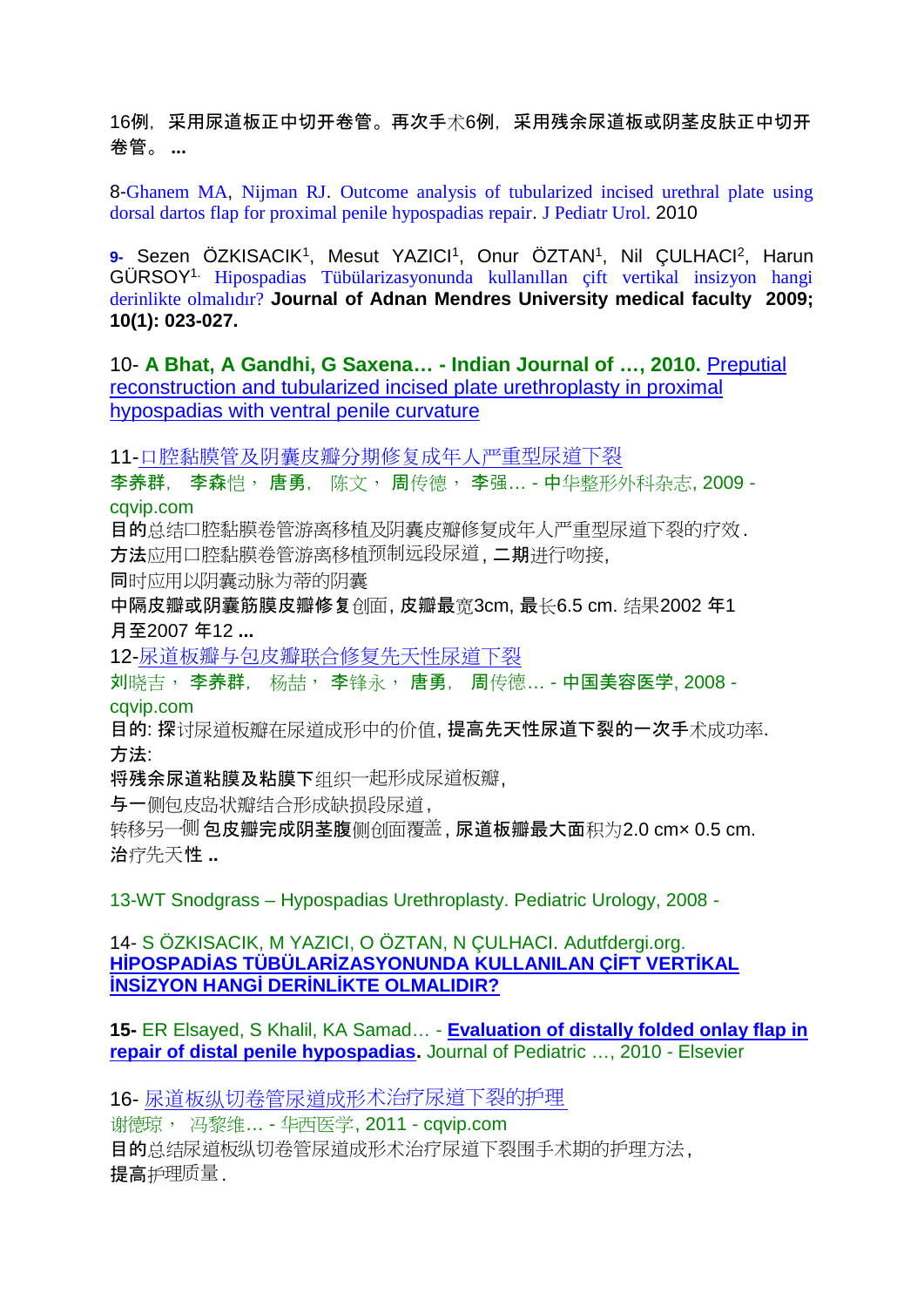## 方法对2009 年1—12 月收治的64

例患者采用尿道板纵切卷管尿道成形术治疗尿道下裂, 对其临床及围手术期的护理进行回顾性分析. 患者年龄11 个月~ 31 岁, 中位年龄5 岁. 尿道下 **...**

#### **A4. Mustafa M. Erosion of an intrauterine contraceptive device through the bladder wall causing calculus: management and review of the literature. Urol Int. 2009;82(3):370-1** .

by M Mustafa - 2009 – cited by 8

1-Zheng J, Wang G, He W, Jiang N, Jiang H. Imaging Characteristics of Alkaline- Encrusted Cystitis. **Urol Int. 2010 Jul 23**.

2-Bottai A, Li Marzi V, Alessandrini M, Villari D, Nesi G, Nicita G.Intrauterine Device-

Associated Actinomycosis of the Ovary and Urinary Bladder: A Case Report. **Urol Int.**

#### **2010;85(2):242-4**

3- **U Balcı, MO Horsanalı, M Kartalmış… -**An unusual foreign body in the urinary bladder: beading awl **Turkish Journal of urology**

4- **A Bottai, V Li Marzi, M Alessandrini.** Intrauterine Device-Associated Actinomycosis of the Ovary and Urinary Bladder: A Case Report … - Urologia …, 2010 - content.karger.com

**5-** ¿ Por qué se salía la sonda vesical? PUN Farmacológico –

6- C Atabekoğlu, İ Yalçin, S Taşkin… -**Endoscopic management of migrated intrauterine device to the bladder.** Medicine and Applied …, 2012 -

7- **P Philippou, K Moraitis, J Masood, I Junaid** . The Management of Bladder Lithiasis in the Modern Era of Endourology … - Urology, 2011 – Elsevier

.8- B Datta, M Ghosh, S Biswas **Foreign bodies in urinary bladders.** Saudi Journal of Kidney Diseases and …, 2011.

**A5. Mustafa M. The role of stenting in relieving loin pain following ureteroscopic stone therapy for persisting renal colic with hydronephrosis. Int Urol Nephrol. 2007;39(1):91-4.**

by M Mustafa - 2007 - Cited by 5 -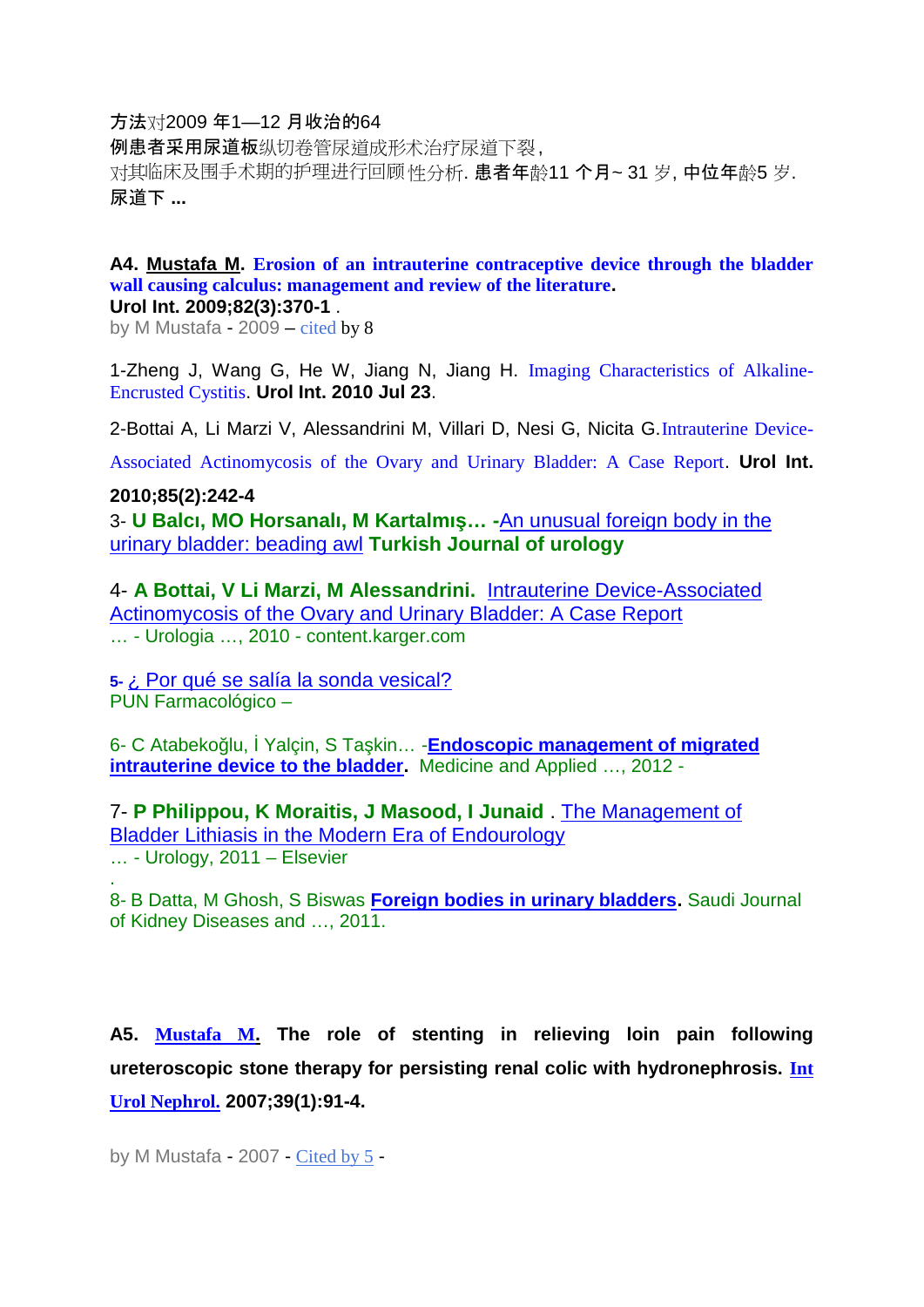1-Makarov DV, Trock BJ, Allaf ME, Matlaga BR. The effect of ureteral stent placement on post-ureteroscopy complications: a meta-analysis. **Urology. 2008 May;71(5):796-800.**

2- **AC Berent.** Ureteral obstructions in dogs and cats: a review of traditional and new interventional diagnostic and therapeutic options. **- Journal of Veterinary Emergency and Critical …, 2011 –**

3- **输尿管支架管移位的原因分析及对策**

周鹤同, 沈华, 林建中, 张斌, 李久明… -中华腔镜泌尿外科杂志 ( …, 2010 cqvip.com 目的探讨输尿管支架管(双J 管) 移位的原因, 处理防范及预防措施. 方法对16 例双J 管移位患者的临床资料进行回顾分析. 结果3 例下移的双J 管取出后重新放置, 2 例开放手术取出上移的双J 管, 6 例用输尿管镜取出上移的双J 管, 5 例上移者用预留的丝线拖 **...**

**4- ANM Shunaigat.** Is Ureteral Stenting after Ureteroscopy Really Necessary? JRMS, 2011.

**A6. Mustafa M, Wadie BS, Abol-Enein H. Standard Snodgrass technique in conjunction with double-layer covering of the neourethra with dorsal dartos flap is the therapy of first choice for hypospadias. Int Urol Nephrol. 2008;40(3):573-6.**

**by M Mustafa - 2008 - 8 -**

1- Appignani A, Prestipino M, Bertozzi M, Nardi N, Falcone F**.** Double-cross flap

protection: new technique for coverage of neourethra in hypospadias repair. **Journal of**

#### **Urology 2009;182(4);1521-1527.**

2-Yi iter M, Yildiz A, Oral A, Salman AB.. A comparative study to evaluate the effect of double dartos flaps in primary hypospadias repair: no fistula anymore. **Int Urol Nephrol. 2010 Apr 22.**

3-尿道板双侧旁正中纵切卷管尿道成形术

冯东川, 朱孝宇, 张宏伟, 孙邡, 陈淑静 - 中华小儿外科杂志, 2010 - cqvip.com 首页; 期刊大全; 知识社区; 学者空间; 学术机构; 专题导读; 充值中心. 客服中心. 维普资讯

中文期刊·专业文章. 维普专业检索. 错误号:99 该篇文章不存在或已被移除! <<回到维普资讯首页. 关于我们 | 客服中心 | 广告服务 | 版权合作 | 网站联盟 **...**

#### 4 种尿道下裂尿道成形术 251 例分析

马利民, 姜华, 周娟, 达骏, 蔡志康, 王忠 - 中华男科学杂志, 2009 - cqvip.com 首页; 期刊大全; 知识社区; 学者空间; 学术机构; 专题导读; 充值中心. 客服中心.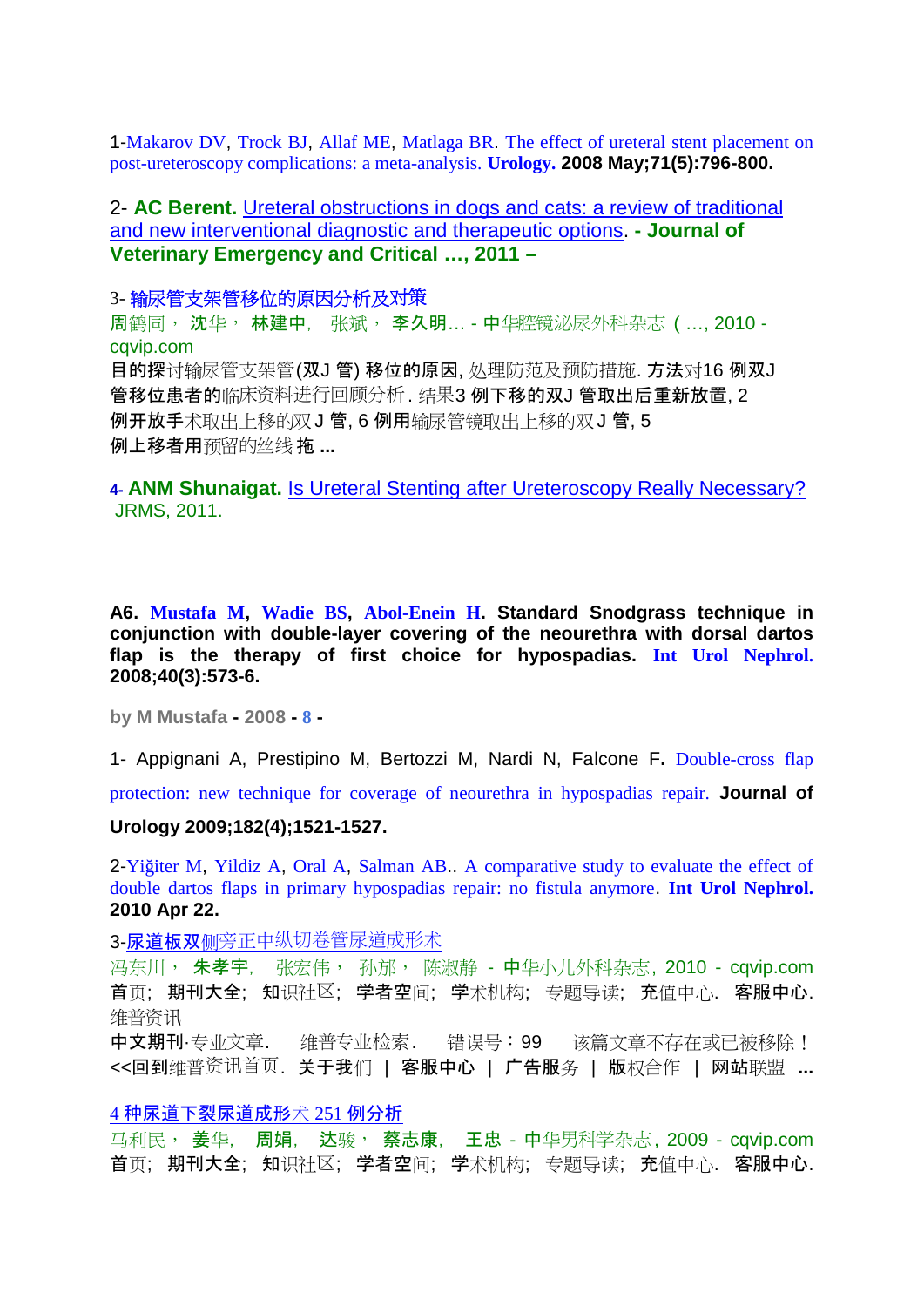维普资讯

中文期刊·专业文章. 维普专业检索. 错误号: 99 该篇文章不存在或已被移除! <<回到维普资讯首页. 关于我们 | 客服中心 |广告服务 | 版权合作 | 网站联盟 **...**

5- M Bertozzi, A Yıldız, B Kamal, M Mustafa… Multicentric experience on double dartos flap protection in tubularized incised plate urethroplasty for distal and midpenile hypospadias Pediatric surgery …, 2011 – Springer.

**6-** Mahmoud Mustafa1, Dina Abugaber2, Sacit Nurigorgel3 E Sefik, O Horsanali… -.Urethroplasty wide range of indication and surgical techniques. staff.najah.edu

7-阴茎阴囊皮瓣在尿道下裂治疗中的应用

张征宇, 高建平, 葛京平, 周水根, 周文泉, 魏武... - 中华男科学杂志, 2010 cqvip.com 目的: 探讨阴茎阴囊皮肤尿道成形治疗尿道下裂的可行性. 方法: 尿道下裂23 例, 年龄3.5~ 19.0 (平均6.8) 岁. 完全采用阴茎阴囊皮肤尿道成形治疗尿道下裂, 随访6 年进行回顾性分析. 结果: 23 例患者一次手术成功21 例(91.3%), 2 例术后出现尿瘘需再次手术治疗 , 1 例出现尿道狭窄. **...**

**A7 .Mustafa M, Wadie, BS. Placard-shaped in situ vaginal wall sling for the treatment of stress urinary incontinence . Int J Urol 2006;13(2): 132-134.** by M Mustafa - 2006 – cited by 6

1- Hirai K, Tsuda HSource. Estrogen and urinary incontinence. **INTERNATIONAL JOURNAL OF UROLOGY 2009;16(1):45-48.**

**2-** Mustafa M, Wadie BS. Bladder erosion of tension-free vaginal tape presented as vesical

stone; management and review of literature. **INTERNATIONAL UROLOGY AND NEPHROLOGY 2007;39(2): 453-45.**

**3-**Mustafa M, Wadie BS. In Situ Anterior Vaginal Wall Sling for Treatment of Stress Urinary Incontinence: Extended Application and Further Experience. **Urol J. 2009 Winter;6(1):35-9.**

4- **MO Mustafa…** Novel technique for the treatment of stress urinary incontinence.**- Saudi Med J, 2009**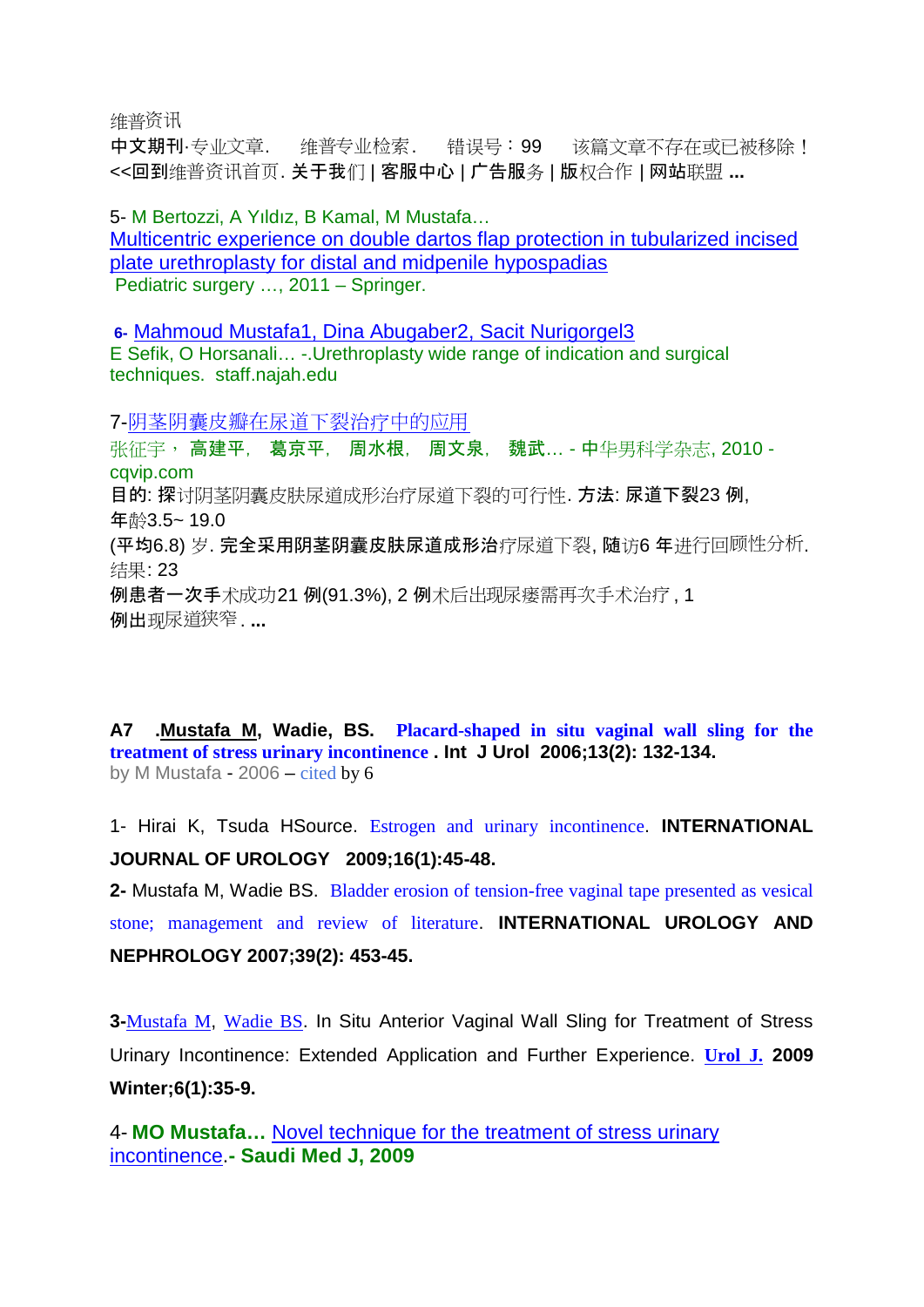5-M Mustafa – How to achieve long term success in the treatment of female urinary stress incontinence. Korean Journal of Urology, 2011 .

# **A8. Mustafa M, " Capillary Haemangioma of Verumontanum, Case Report And Review of Literature.** *Int Urol Nephrol***. 38(3-4):493-4,(2006).**

1-C Noviello, M Romano, G Cobellis, G Amici, A Martino. Posterior urethral hemangioma in children: A possible cause of hematuria. **Date added to bjui.org: 24/02/2010(publicationinformation)**

**This content is exclusive to bjui.org website.**

A9. **Mustafa M, Alkan E. Aberrant vessels in ipsilateral malrotated kidney associated with contralateral cross ectopia without fusion. By M Mustafa- 2005 - Cited by 4 - Related articles**

1-OA Montell Hernández et al. Pyelonephritis in crossed and fusioned renal ectopy: Presentation of a case Rev. Med. Electrón. v.32 n.4 Matanzas jul. ago. 2010.

2-Jiménez Pacheco A, Arrabal Polo M, Arrabal Martín M, Zuluaga Gómez A. Pyelonephritis in crossed-fused renal ectopia. Nefrologia. 2009;29(3):277-8.

**3-** Pielonefritis en ectopia renal cruzada y fusionada Pyelonephritis in crossedfused renal ectopia AJ Pacheco, MAA Polo, MA Martín… - Nefrología, 2009 -

**4- TJ Lim, SK Choi, HW You, MJ Kim.** Renal Cell Carcinoma in a Right Malrotated Kidney. **- Korean Journal of …, 2011 –**

A10- **Mahmoud Mustafa**. Bedier Ali-Eldien. Stenting during extracorporeal shock waves lithotripsy; may enhance the passage of the fragments. J Pak Med Assoc, 2009; 59(3):141- 143. Cited by 4

**1- IL para Nefrolitíase** Protocolo: Litotripsia para Nefrolitíase

2- 双 J 管在体外震波碎石术中应用的 Meta 分析 张宇龙, 潘慧, 马彬… - 循证医学, 2010 - cqvip.com 目的系统评价双J 管在体外震波碎石术中应用的效果和安全性. 方法计算机检索Cochrane 图书馆(2009 年第1 期), PubMed, EMBASE, CBMdisc, CNKI, VIP 和万方数据库, 检索时间截止至2009 年4 月. 收集双J 管在体外震波碎石术中应用的随机对照试验, 并按 **...**